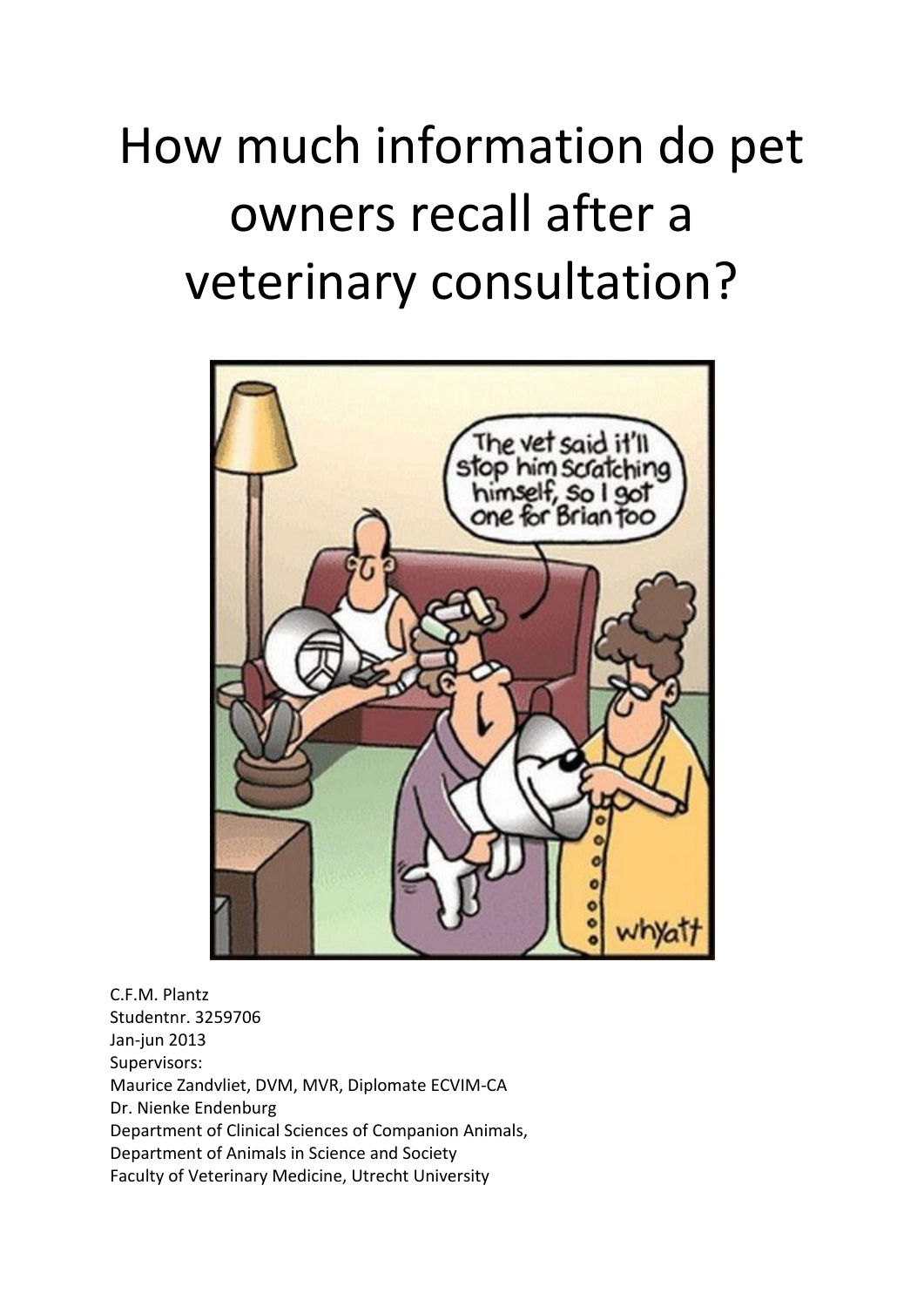| <b>Contents</b>                                                        |  |
|------------------------------------------------------------------------|--|
|                                                                        |  |
|                                                                        |  |
|                                                                        |  |
|                                                                        |  |
|                                                                        |  |
|                                                                        |  |
|                                                                        |  |
|                                                                        |  |
|                                                                        |  |
|                                                                        |  |
|                                                                        |  |
|                                                                        |  |
|                                                                        |  |
|                                                                        |  |
|                                                                        |  |
|                                                                        |  |
|                                                                        |  |
|                                                                        |  |
|                                                                        |  |
|                                                                        |  |
|                                                                        |  |
| Survey participants medical oncology/radiotherapy department  16<br>I. |  |
| ΙΙ.                                                                    |  |
| III.                                                                   |  |
| IV.                                                                    |  |
|                                                                        |  |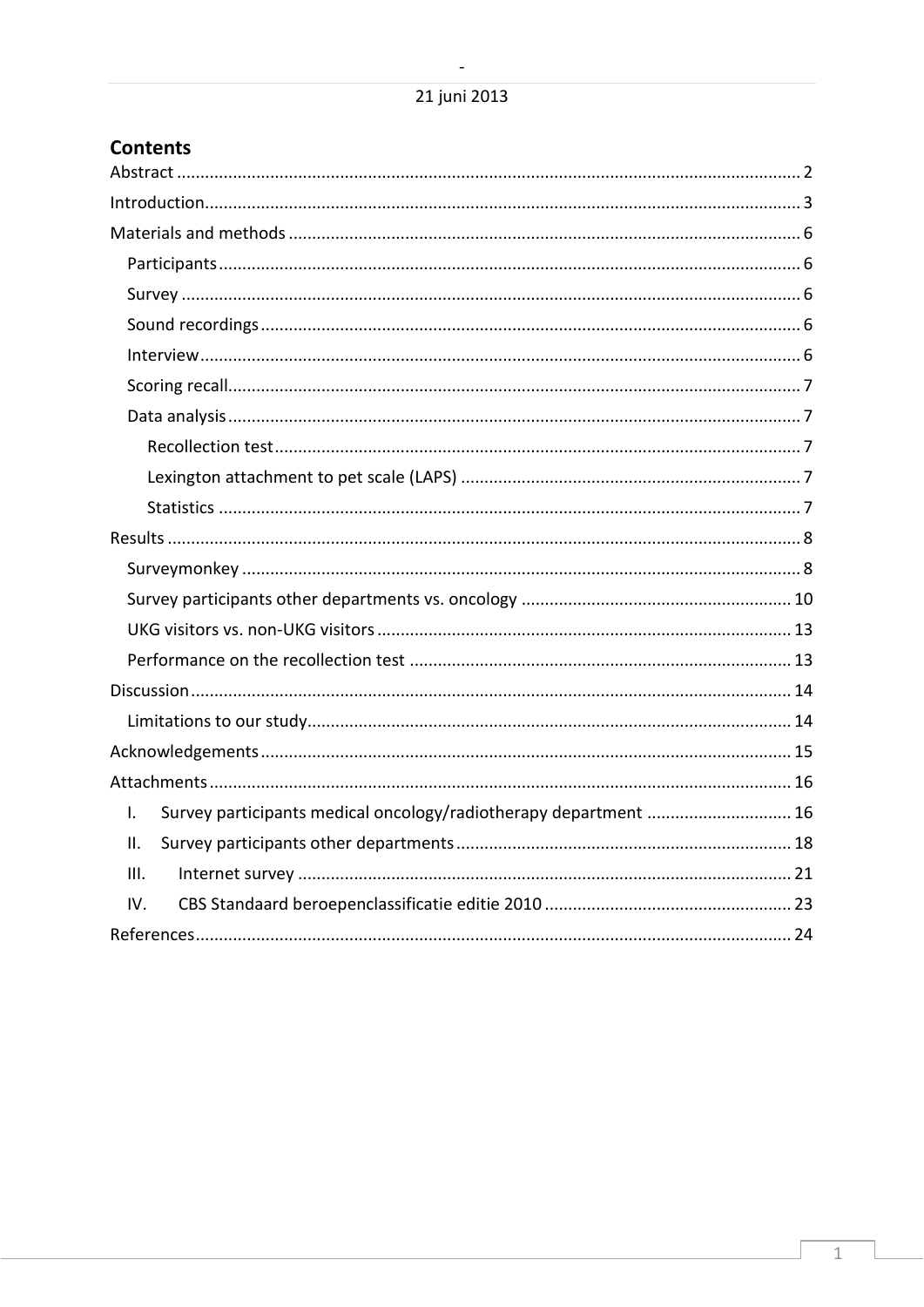# <span id="page-2-0"></span>**Abstract**

Communication between veterinarians and pet owners is necessary to ensure a good relationship, optimize owner compliance (for instance in medication regime) and of course to give pets the best care possible.

In human medicine it is known that medical information is not always recalled completely or correctly by patients or patient caregivers (pediatric medicine). This can lead to serious mistakes being made in for instance the use of medication or fasting before surgery. In veterinary medicine, the information is very limited and thus there is a lot of room for possible improvement.

The aim of this study is to examine: 1) how much information is remembered by pet owners from a veterinary consultation (at the University clinic for companion animals, department of oncology), 2) which information is most likely to be memorized 3) and what variables (pet attachment, education, gender, age, living situation) could be the cause of errors in memory. Unfortunately due to lack of new patients this question remains unanswered until we can obtain more data in the future.

We also investigated wheter there is a difference in attachment between visitors of oncology and other departments and pet owners not visiting the University Clinic for Companion Animals in Utrecht(UKG). We found no significant difference for visitors for different departments but we did find a significant difference in pet attachment between UKG visitors (N=102, M=70.75, SD=8.45) and non-UKG visitors (N=100, M=67.57, SD=9.41) that can account for 3.1% of the differences in total LAPS score.

The internet survey data showed a significan difference in attachment between men (N=34,  $M = 64.44$ , SD = 7.30) and women (N=66, M = 69.18, SD = 10.01) which can account for 6.9% of the differences in LAPS score.

This was not the case for any of the UKG visitor survey data or the other characteristics of our internet survey participants (age, education, occupation, household, dog/cat owners, age pet or pet ownership since pup/kitten or at an older age).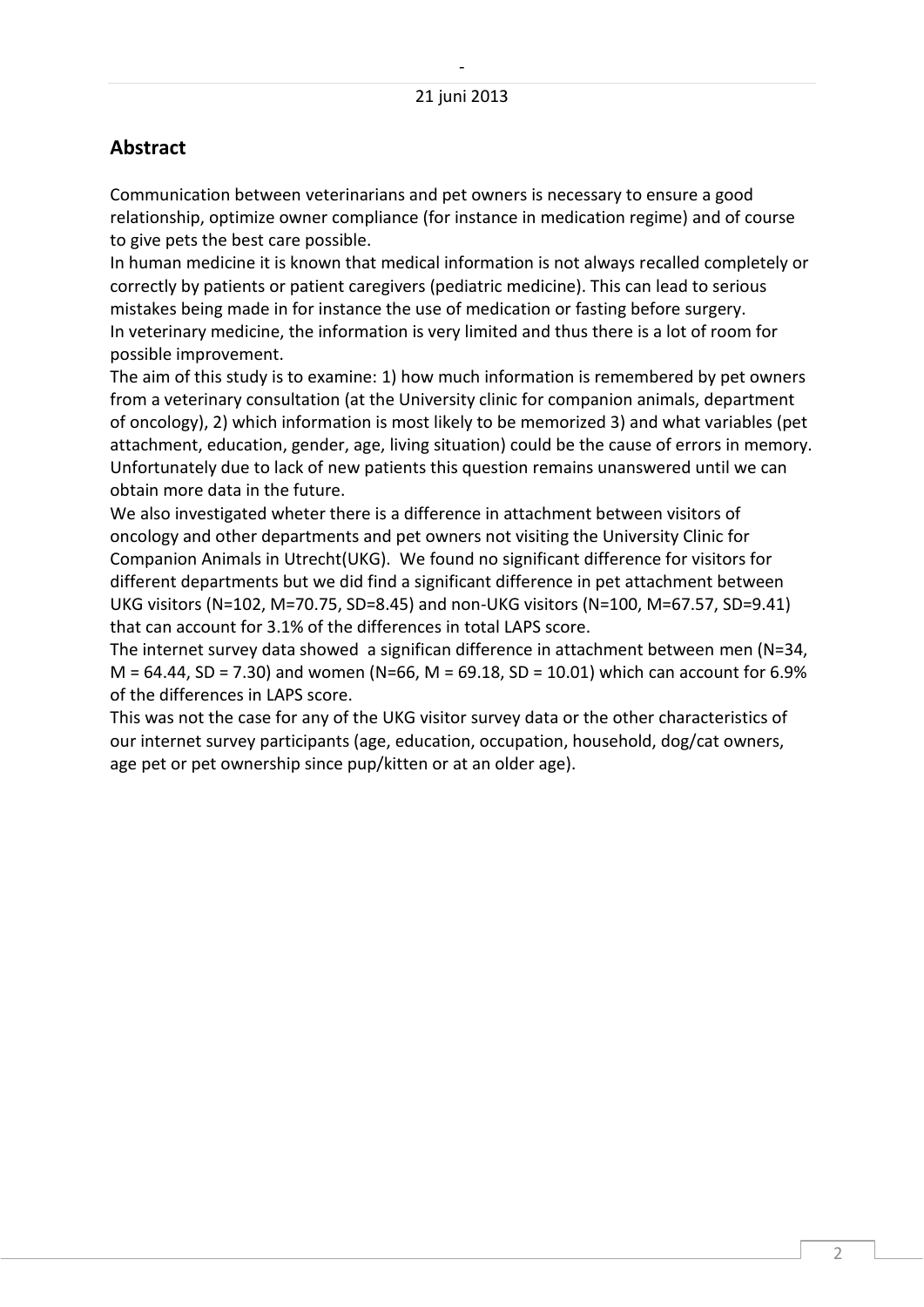#### <span id="page-3-0"></span>**Introduction**

Communication between veterinarians and pet owners is sometimes not as good as either party would like it to be. Research has shown that the cause of this is that veterinarians' perceptions of pet owners' needs and expectations can differ from what pet owners really need and expect from their veterinarian  $^{1}$ . The three keys to good veterinary-client communication are education, providing choices and two-way communication. Education, providing medical information to pet owners needs to be provided in understandable language (not too much medical jargon and explaining the jargon that cannot be avoided) and in the right amount. But how much information is desired varies from each owner to the next and must be assessed for each individual case by evaluating the current state of knowledge and the desire to receive more information. By providing choices pet owners are engaged in the care for their pet and start the process of making decisions. They are also far more committed to carrying out the selected option. But the willingness to be involved depends on if enough information was provided  $^1$ .

How owner compliance in medication regime could be optimized was assessed by *Verker et al. (2008)*. After a consultation the veterinarian estimated the expected compliance, the owners filled in a survey regarding their opinion of the consultation and compliance was determined by an interview by telephone. The veterinarians were from different practices and owners were not informed about the goal of the study but that it was to improve veterinary services. In total 57 owners participated of which 40 were companion animal owners and 17 horse owners. Only 30 owners (52.6%) followed the medication regime correctly, ten (17.5%) didn't follow the right dosage and medication was skipped by four owners (7%), 18 owners (31.6%) were still giving their pet medication although the treatment should have been completed at that time. The veterinarians misjudged their clients' compliance and only estimated it correctly in 31 of 57 cases. What significantly improved compliance was repeating the most important instructions and verbally explaining the effect of the medication. Some factors that could lead to poor compliance but were not statistically proven were other people giving the medication than the ones receiving the information (4 out of 5 of these cases showed poor compliance). Also, not being able to administer the medication could be due to not being demonstrated how to do this correctly. Furthermore, the opportunity to ask questions (being explicitly asked), monitoring the treatment progress and stressing the importance of compliance could enhance it<sup>2</sup>.

Two-way communication is important to evaluate if the owner understands the information. To assess this, the veterinarian must leave room for questions and let owners discuss their concerns as well as check for verbal and non verbal communication that suggests (mis)understanding. When pet owners visit the veterinary clinic they receive a lot of medical information. Because of certain obstacles (education, emotional distraction, effort of the physician etc.) not all of this information is memorized. This often leads to misinterpretation and not adequately following medical instructions  $^{1}$ .

In human medicine there have been different studies on this subject, testing how much information patients recall after a medical encounter, probable obstacles and how working memory of verbal medical information can be increased  $3, 4$ . For example, in one of these studies they found that a focus group receiving medical information spontaneously recalled less than 25%. When they were asked open ended questions they recalled 67% and in a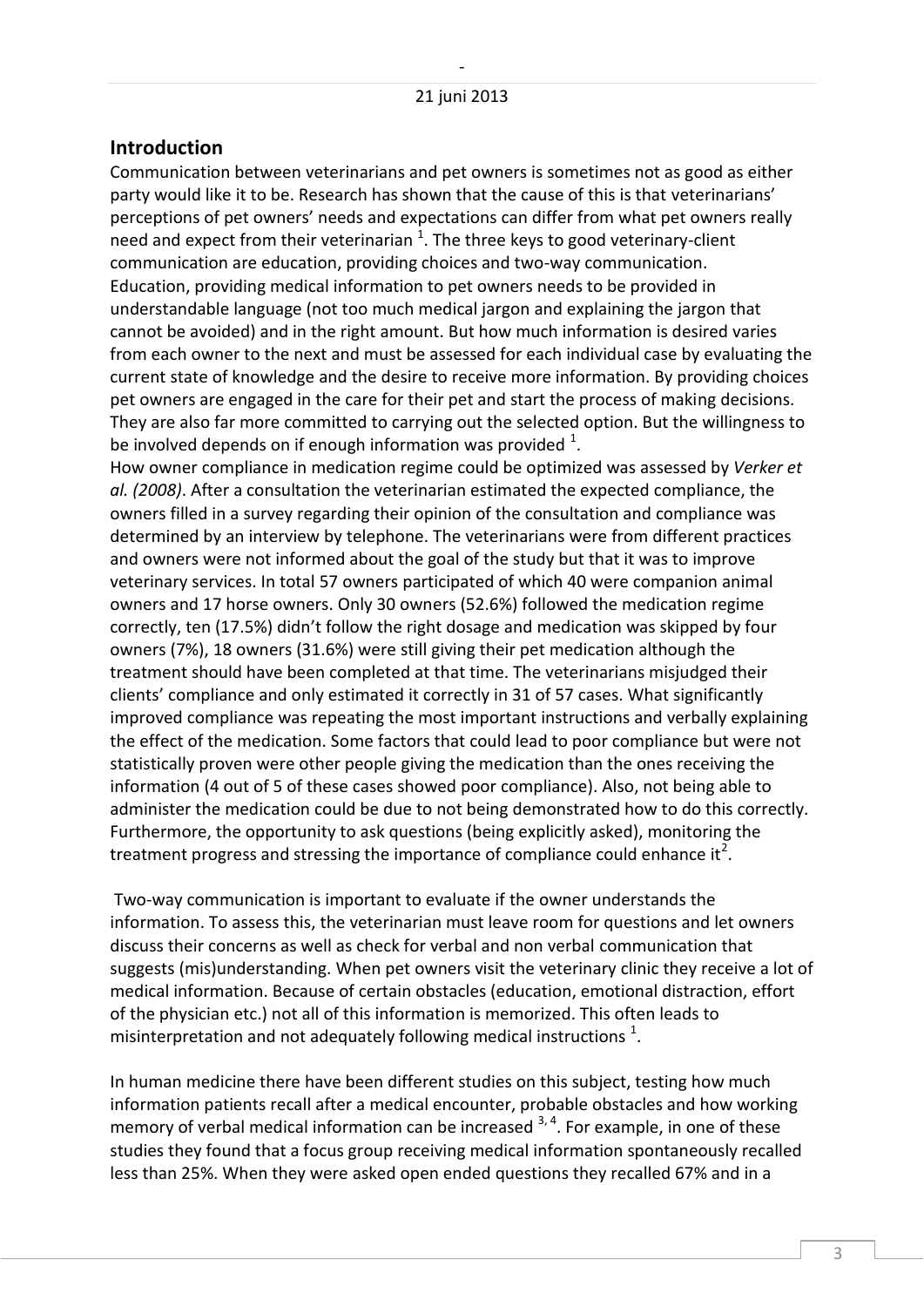multiple-choice taste the average amount of correct answers was 83%. Errors in communication and poor recall can have an adverse effect on the safety and quality of healthcare for patients<sup>3</sup>.

The most comparable area to veterinary medicine may be pediatric medicine, in which parents/caregivers receive a lot of medical information, not for their own health but for that of their children. In this area there have been several studies on the recollection of, for example, medication use and pre-anesthetic fasting instructions.

*Cantellow et al. (2012)* examined the recollection of fasting instructions for pediatric surgery of parents. Parents received fasting information from various sources but from the standard preoperative letter sent from the hospital. An anonymous survey and checklist were used to determine whether the parents understood/remembered the information correctly and whether or not they had followed the instructions. In a group of 120 children, 7% we're not adequately fasted preoperatively, which means they were at risk for pulmonary aspiration of gastric contents. Adding to that, that under lack of parental supervision children are sometimes able to obtain food, it is likely that more children were not fasted prior to surgery. Incongruence between advice and outcome could be due to lack of parental understanding of the risks of not fasting the children correctly but also not understanding which solids/liquids are allowed (because not all foods are mentioned in the letter)  $^5$ . In another research by *Bayldon et al.(2013)* caregiver knowledge on medication name and administration was assessed by interviewing parents of children between the age of zero and seven years old right after their encounter with the physician. Although all participants said they had received clear information and only 1 participant was not confident that they would be able to follow the advice given by the physician the outcome of recall was shocking. Less than three quarters of medications were accurately named by the parent and only one-third of all caregivers recalled the correct administration instructions  $^6$ . These studies show that there is a need for improvement of communication between hospital employees (physicians, nurses, pharmacists etc.) and parents. Several others have studied the effect of interventions to enhance recall of medical information. For example, *Considine et al. (2007)* examined the effect of an educational intervention on discharge advice that parents leaving the emergency department with a child with fever were given. The intervention consisted of two tutorials about fever, for the nursing staff of the emergency department. According to the pre- and post-test multiple choice questions these tutorials significantly increased the knowledge of the nurses about the subject. The study showed a significant increase in frequency of how many times parents received written or verbal discharge advice on fever management in comparison to the pre-intervention group. Pre-intervention, handouts were given at discharge, but after the nursing staff gave them earlier, so the parents could read them and ask questions before leaving the emergency department. In most cases the parents did ask for more information or clarification. Also parents reported being given the accurate information more frequently post- than preintervention<sup>7</sup>.

*Yin et al. (2008) evaluated* the efficiency of pictogram-based intervention to decrease administration errors by caregivers of young children receiving liquid medication. In a randomized controlled trial one group of parents received standard care (consisting of routine counseling and in some cases a dosing instrument) and the other group that received intervention. This intervention consisted of a demonstration of medication dosing by the research staff using pictogram instruction sheets and a demonstration by the parents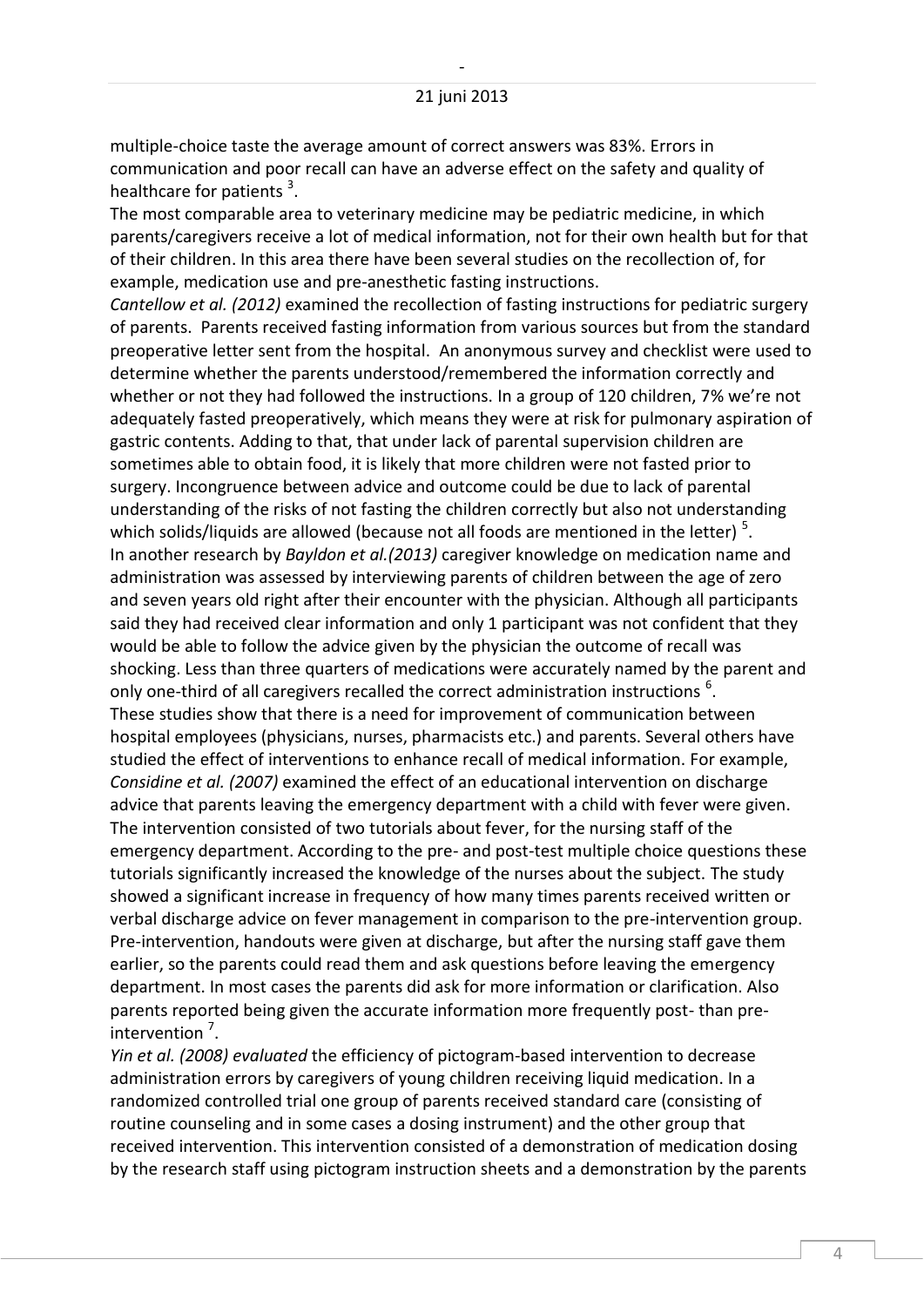#### 21 juni 2013

demonstrating how they planned to administer medication, so called teachback. Intervention caregivers made 15% less errors in dose frequency, were more likely to report the correct preparation and reported more often the use of standardized dosing instruments. Dosing accuracy also increased from 47.8% in the control group to 20% in the intervention group. Parents in the intervention group were significantly less non-adherent than those in the control group (9.3 vs. 38%)  $^{8}$ .

In veterinary medicine these kinds of studies haven't been executed yet but could prove to be meaningful to improve veterinary health care and the relationship between veterinarians and pet owners.

The goal of this research is to examine 1) how much information is remembered by pet owners from a veterinary consultation (at the University clinic for companion animals, department of oncology), 2) which information is most likely to be memorized 3) and what variables (pet attachment, education, gender, age, living situation) could be the cause of errors in memory.

As a sidestep it is interesting to see if there is a difference in attachment between visitors of oncology and other departments and pet owners not visiting the University Clinic for Companion Animals in Utrecht(UKG). This could reveal differences in the kind of owners that take further steps than others in providing the healthcare for their pet. Be it visiting a specialist clinic or taking what some people would say more drastic steps when their pet is diagnosed with cancer (such as chemotherapy, radiotherapy or invasive surgery).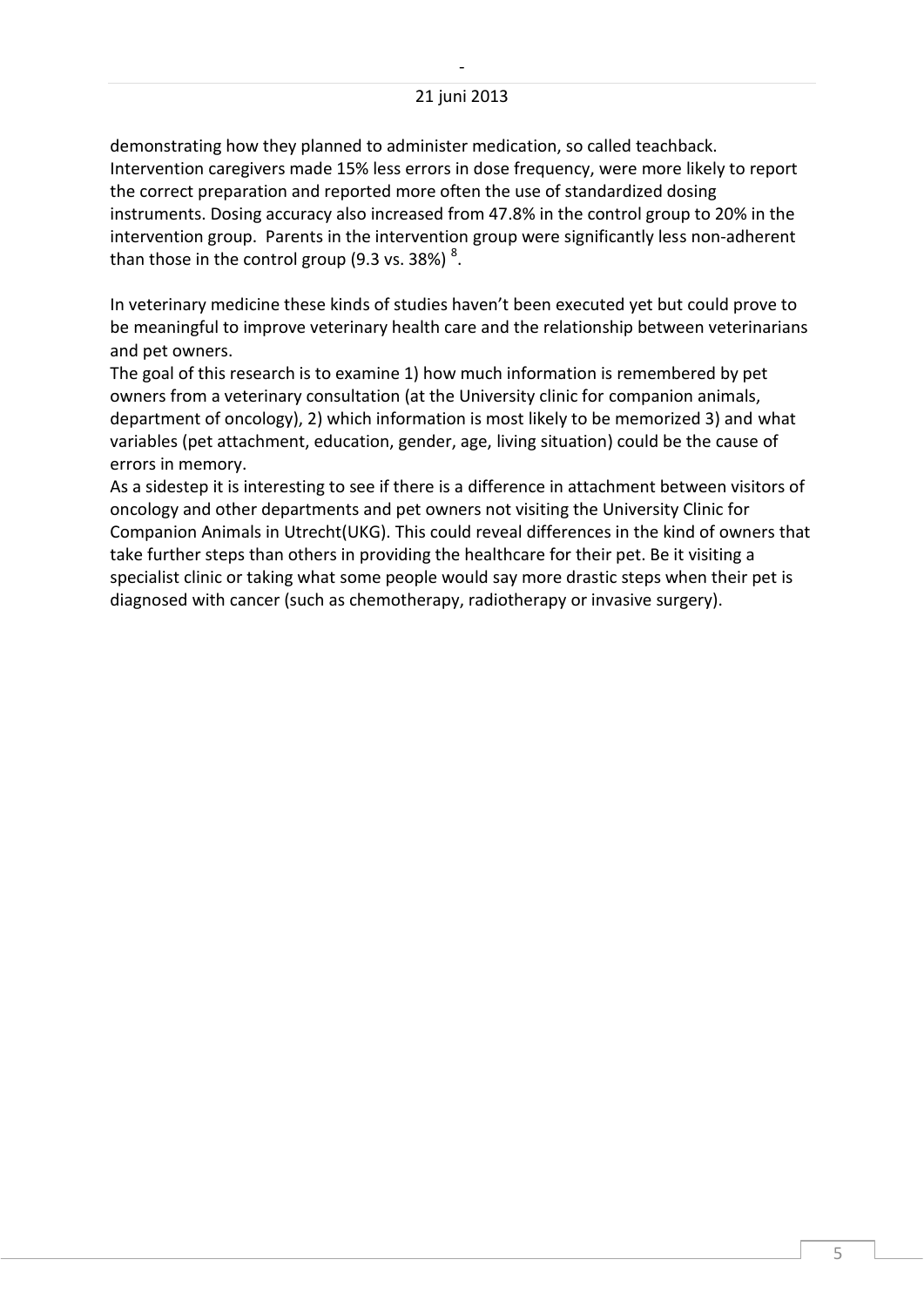# <span id="page-6-0"></span>**Materials and methods**

#### <span id="page-6-1"></span>*Participants*

Pet owners visiting the department for medical oncology or radiotherapy at the University clinic for companion animals in Utrecht (UKG) with a dog or cat will be approached in the waiting area to participate in an investigation that will help improve our services. They will be asked for permission to make a voice recording of their visit and to interview them by telephone a few hours after leaving the clinic to ask them a few questions about their visit. No further information about the objective of this research will be given because this could influence their effort to memorize information that is provided. The objective of this investigation will be stated as "Would you be willing to participate in an investigation of the communication in the clinic so we can provide better services in the future?" (In Dutch: "Zou u mee willen werken aan een onderzoek over de communicatie in de kliniek zodat wij onze service kunnen verbeteren?" ).

#### <span id="page-6-2"></span>*Survey*

Participants will also be asked to fill in a survey (attachment I). The goal of the questions asked in this survey is to gather demographic information about our participants (education, gender, age, living situation etc.) and to assess emotional attachment to their pets. For the latter we will use a Lexington Attachment to Pets Scale (LAPS)<sup>9</sup>.

The choice for using the LAPS was based on the fact that it is suitable for use with dog as well as cat owners. Also there are correlations between the items mentioned in the LAPS and variables that are known to effect owner-pet attachment  $^{10}$ .

For assessing the difference in pet attachment between visitors of oncology and other departments and pet owners not visiting the University Clinic for Companion Animals in Utrecht(UKG). For that reason, in addition to our own participants at the oncology department the front desk will also distribute a survey to other owners visiting the other departments of (attachment II) Also we will approach a random group of people through social media to fill in an internet survey (attachment III) through the investigators social media network.

#### <span id="page-6-3"></span>*Sound recordings*

All consultations (department medical oncology and radiotherapy) will be performed by the same veterinarian (Maurice Zandvliet, DVM, MVR, Diplomate ECVIM-CA (European College of Veterinary Internal Medicine – Companion Animals)) to eliminate the variable of physician communication style. This conversation will be recorded by a voice recorder after the participant has given verbal consent. When the research is completed all recordings will be destroyed.

#### <span id="page-6-4"></span>*Interview*

Because the owners may need some time to process all the information (for example in case their pet has a bad prognosis) they will not be interviewed right after the encounter, but two to four hours after leaving the clinic. During this period there will not be any further contact with the physician to avoid additional information that was not recorded to be passed to the pet owner.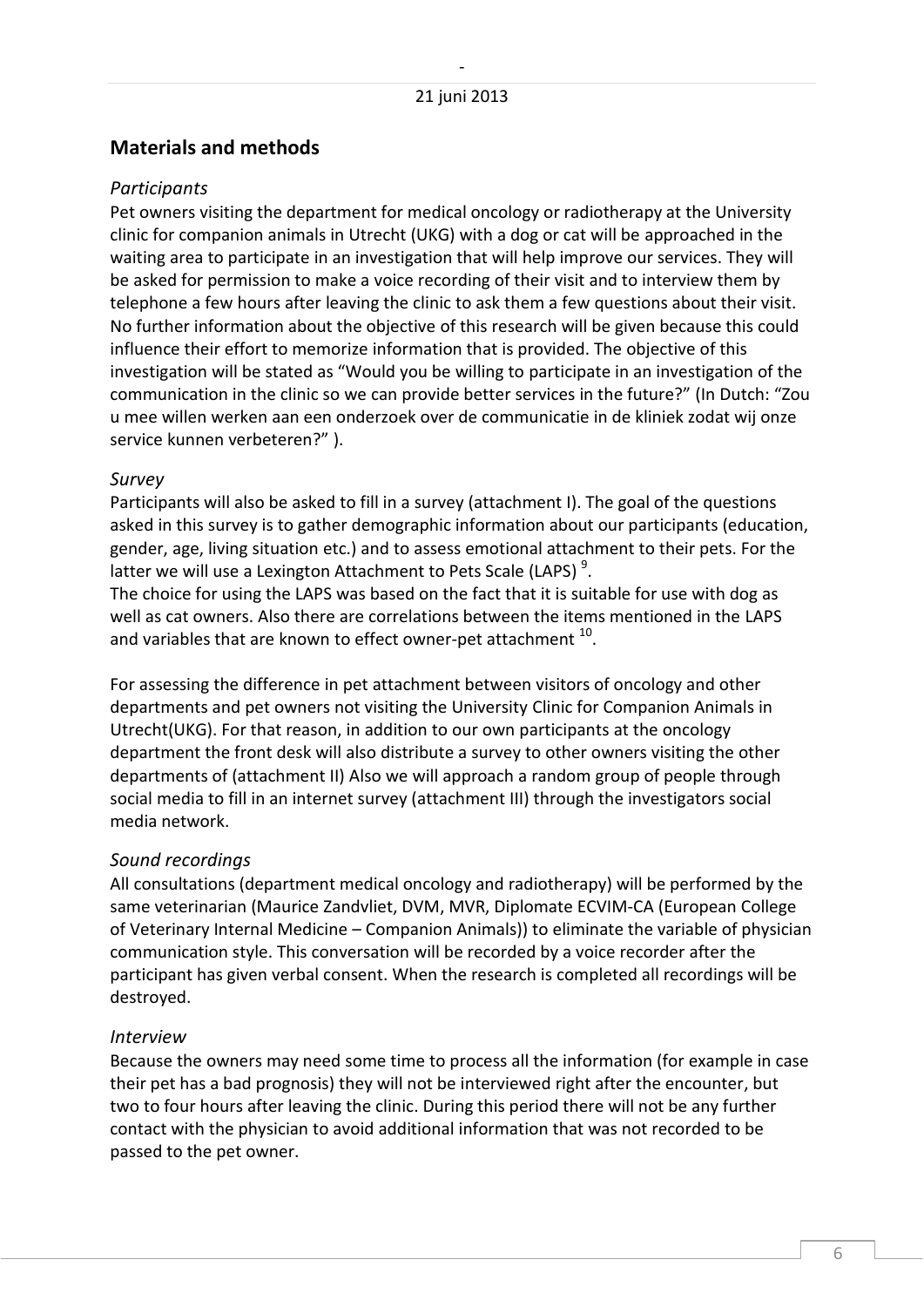#### 21 juni 2013

All interviews will be completed by one single interviewer (Author Charlie Plantz Bsc, veterinary student). The interviewer has not been present during the medical encounter with the physician. Also, the physician will not be informed about the content of interview to limit emphasizing certain aspects of medical information.

Because this investigation will take place in a real policlinic setting participants will not all receive the same information. Therefore after the consult questions will be made by listening to the voice recordings for each individual case. These questions will be based on cued recall (open ended questions)<sup>4</sup>. All pet owners will be asked the questions about the diagnosis, additional diagnostics, therapeutical options as well as prognosis, costs and risks for human health for each of these options (if according to the voice recordings these subjects were addressed).

#### <span id="page-7-0"></span>*Scoring recall*

Because the content of the consultation varies each time we cannot use the same scoring system as previous studies. Every participant scored by the recollection of the same keywords. <sup>34</sup>.

For each recording, a list of keywords will be compiled the amount of keywords will determine how much points a participant can earn for naming each keyword. In total they can earn 100 points. For example if there are 25 keywords four points can be earned for each keyword. If the keyword is only partially named, for instance the participant does remember that the therapy lasts 3 weeks but not that the pet will receive treatment only on working days and so he/she tells the interviewer that their pet will need treatment for 21 instead of 15 times, they will receive only part of the total points that can be earned for this keyword.

Keywords are divided into six categories (diagnosis, diagnostics, treatment, prognosis, costs and risks for human health), the sum of the score in each category is the total recall score which can vary from 0-100 points.

#### <span id="page-7-1"></span>*Data analysis*

#### <span id="page-7-2"></span>Recollection test

All data will be processed using SPSS (statistical package for the social sciences) to test correlations between interview score and the other variables (attachment, education, gender, age etc.).

#### <span id="page-7-3"></span>Lexington attachment to pet scale (LAPS)

The LAPS consists of 23 questions and for each question participants can score 0 points for not agreeing at all, 1 point for disagreeing, 2 points for agreeing and 3 points for totally agreeing. This means that in total they can receive a score ranging from 0 to 69. For LAPS question 21 "I am not very attached to my pet" the scoring was reversed (1 became 4, 2 became 3 etc.) because otherwise people who would have a high attachment would get a lower score on this question and therefore a false total score. On four surveys this question was misread ("I am very attached to my pet"), which was clear because of the other answers given, therefore these were not reversed.

#### <span id="page-7-4"></span>**Statistics**

All data will be processed using SPSS 20.0. For analysis of the possible link between certain demographics and total LAPS score we used two tests. Binary characteristics (gender,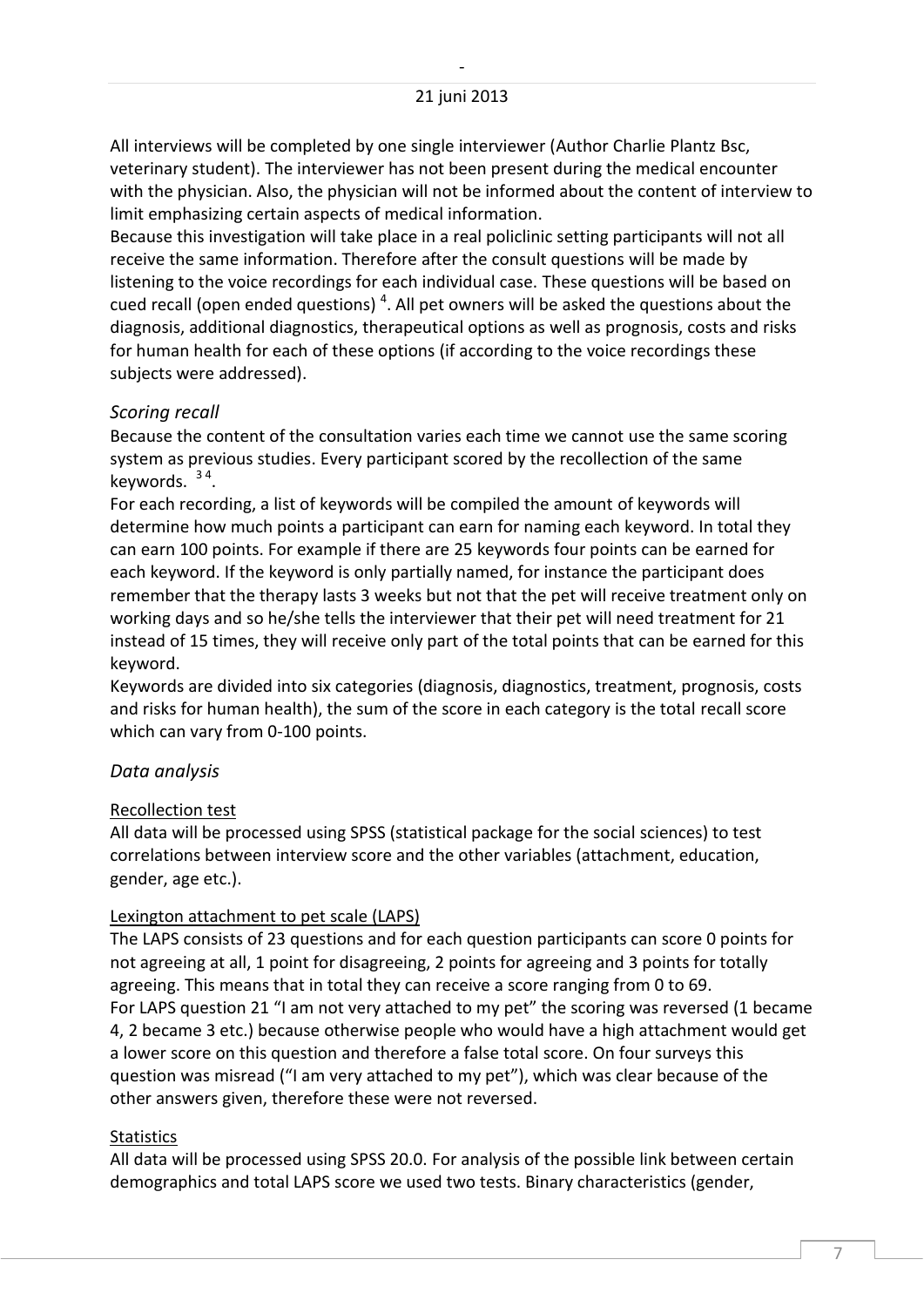cat/dog and with owner since pup/kitten or at an older age) were compared using an independent samples t-test. The nominal data with more than two options (household, education and occupation), was assessed using a one way ANOVA. For the link between the numeric data such as owner and pet age of our survey participants and their total LAPS score we used a Spearman correlation test.

## <span id="page-8-0"></span>**Results**

#### <span id="page-8-1"></span>*Surveymonkey*

After being online for 26 days, 112 people responded to the online survey. Twelve surveys were discarded because they were not completed. Participants were mostly female (66%). Ages of our participants ranged from 15-80 years old with a mean of 38.68 (SD= 16.427). The demographic characteristics of our group of participants for this survey are shown in table 1. There are no percentages mentioned because the N=100. Most participants had dogs (68%), ages ranged from 0 to 17 years old and the mean age of these pets was 5.65 (SD=4.516). In most cases (83%) pets had been with the participants since pup or kitten. Total score on the LAPS varied from 43 to 88 points with a mean of 67.57 (SD= 9.412).

| Variables                           | N            | Mean LAPS<br>score | SD     |
|-------------------------------------|--------------|--------------------|--------|
| Sex                                 |              |                    |        |
| Man                                 | 34           | 64.44              | 7.30   |
| Woman                               | 66           | 69.18              | 10.01  |
| Household                           |              |                    |        |
| Married/cohabiting with children    | 32           | 65.56              | 7.44   |
| Married/cohabiting without children | 35           | 69.91              | 10.124 |
| Single/divorced with children       | $\mathbf{1}$ | 77.00              |        |
| Single/divorced without children    | 32           | 66.72              | 10.06  |
| Education                           |              |                    |        |
| LO                                  | $\mathbf{1}$ | 83.00              |        |
| <b>VMBO</b>                         | $\mathbf{1}$ | 60.00              |        |
| Mayo                                | 3            | 67.67              | 8.33   |
| Havo                                | 8            | 69.50              | 7.43   |
| <b>VWO</b>                          | $\mathbf{1}$ | 81.00              |        |
| <b>MBO</b>                          | 23           | 69.43              | 8.39   |
| <b>HBO</b>                          | 43           | 67.44              | 9.40   |
| W <sub>0</sub>                      | 20           | 63.85              | 10.57  |
| Animal                              |              |                    |        |
| Dog                                 | 68           | 68.81              | 9.64   |
| Cat                                 | 32           | 64.94              | 8.45   |
| With owner since                    |              |                    |        |
| Pup/kitten                          | 83           | 67.98              | 9.29   |
| At an older age                     | 17           | 65.59              | 10.04  |

**Table 1: Demographic characteristics combined with LAPS score of the internet survey participants**

An independent samples t-test showed a significant difference in total LAPS scores between men (M = 64.44, SD = 7.30) and women (M = 69.18, SD = 10.01; t (86.65) = 2.700, p = 0.008, two-tailed). Sex can account for  $6.9%$  of the differences in LAPS scores (d = 0.545).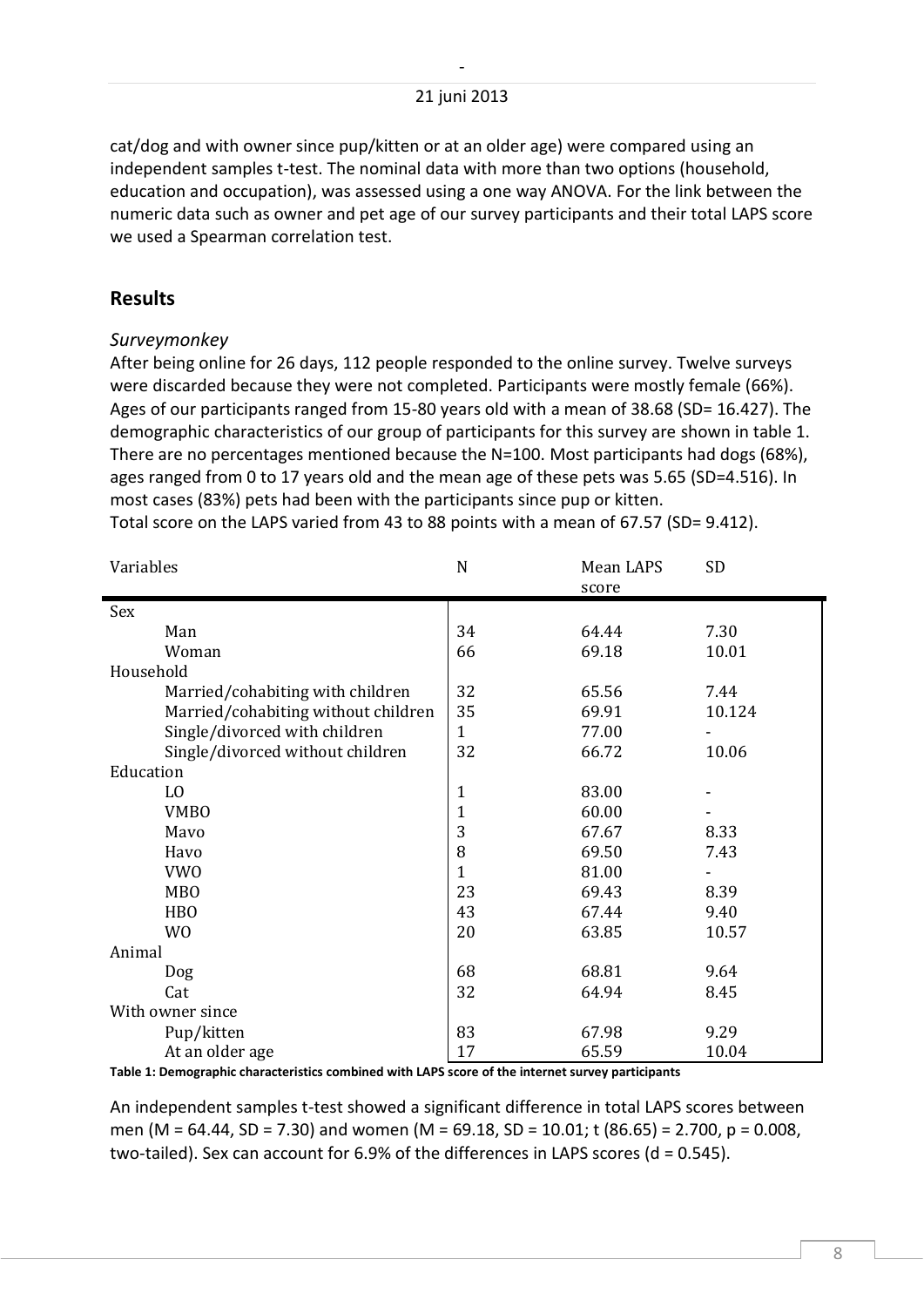#### 21 juni 2013

The difference in total LAPS score between dog (M=  $68.81$ , SD=  $9.64$ ) and cat owners (M = 64.94, SD = 8.45) was not significant ; t (98) = 1.945, p = 0.055, two-tailed.

Also there was no significant difference between owners who had their pet since they were a pup/kitten (M= 67.98, SD= 9.29) or if they got them at an older age (M = 65.59, SD = .10.04; t (98) = 0.952, p=0.343, two-tailed).

With a one-way analysis of variance we concluded that there is no significant difference between different education levels (eight groups; LO, VMBO, Mavo, Havo, VWO, MBO, HBO and WO) when it comes to pet attachment  $F(7, 92) = 1.43$ ,  $p = 0.27$ . Post hoc tests could not be performed because at least one group had fewer than two cases.

There was no significant difference between four different types of household (Married/cohabiting with children, married/cohabiting without children, single/divorced with children or single/divorced without children) and their pet attachment according to a one-way analysis of variance F  $(3, 96) = 1.66$ ,  $p = 0.18$ .

Occupation was initially divided into 51 groups, for this we used a classification program used by the Dutch central bureau of statistics (CBS Standaard beroepenclassificatie 2010, attachment IV) and to this we added five other groups (student, unemployed, retired, housewife and self-employed).

This was far too many and some groups contained zero participants, therefore the decision was made to only use nine groups (student, unemployed, retired, housewife, self-employed, lower educated occupations, middle educated occupations, higher educated occupations and scientific (university) educated occupations, shown in table 2).

A one-way analysis of variance showed no significant difference in total LAPS score between these nine groups, F  $(8, 91) = 1.116$ , p = .360. Bonferroni post hoc test confirmed that there was no significant difference between any of the nine groups.

| Occupation                        | N  | Mean LAPS score | <b>SD</b> |
|-----------------------------------|----|-----------------|-----------|
| Student                           | 24 | 65.58           | 11.03     |
| Unemployed                        | 5  | 65.80           | 16.39     |
| Retired                           | 5  | 71.80           | 9.20      |
| Housewife                         | 2  | 80.00           | 4.243     |
| Self-employed                     | 3  | 65.33           | 8.74      |
| Lower education                   | 8  | 63.50           | 7.21      |
| Middle education                  | 17 | 70.29           | 6.00      |
| Higher education                  | 29 | 67.59           | 8.31      |
| Scientific (university) education |    | 68.00           | 11.05     |
|                                   |    |                 |           |

**Table 2: Occupation combined with LAPS score of the internet survey participants**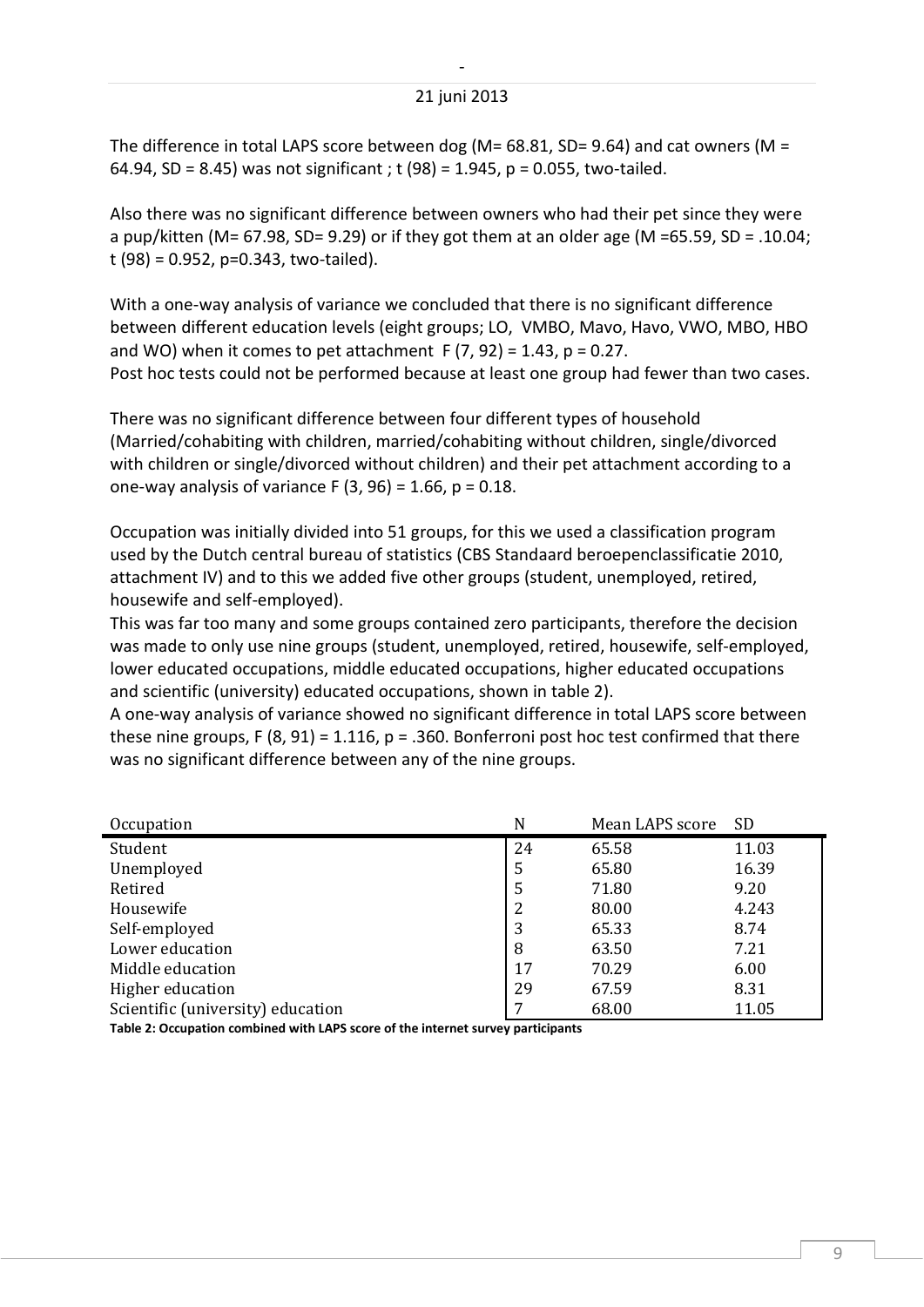| Variables        | Minimum | Maximum | Mean  | .J.D. |
|------------------|---------|---------|-------|-------|
| Age owner        | 15      | 80      | 38.68 | 16.43 |
| Age pet          |         | 17      | 5.65  | 4.52  |
| Total score LAPS | 43      | 88      | 67.57 | 9.41  |

**Table 3: Descriptive characteristics of internet survey participants**

There was no linearity observed between pet owner age (descriptive analysis in table 3) and total LAPS score and thus no correlation (graph 1).

This was the same for pet age and total LAPS score (graph 2).



**Graph 1: Total LAPS score vs. pet owner age in years Graph 2: Total LAPS score vs. pet age in years**



We evaluated the Crohnbach's alpha of our internet survey and it was 0.909; which is a high score. Because question number eight "I think an animal is just an animal" could be interpreted in more than one way, literally an animal is just an animal but some owners may interpret it as animals being of low value to them or humanization of animals. The SPSS option Crohnbach's alpha if item deleted showed that if this question was removed Crohnbach's alpha would be even higher (0.930).

## <span id="page-10-0"></span>*Survey participants other departments vs. oncology*

It took the employees at the front desk 12 days until all 60 surveys were distributed among UKG visitors that were visiting departments other than the oncology department. Unfortunately we were only able to collect 38 completely finished surveys the first time but a second attempt (during 2 days) led to a more satisfying amount of 50 completed surveys. Table 4 shows the demographic characteristics of this group of participants.

We then collected 52 surveys from pet owners visiting the oncology department (check-up and new patients enrolling in the recall study) during 12 days (spread over 12 weeks).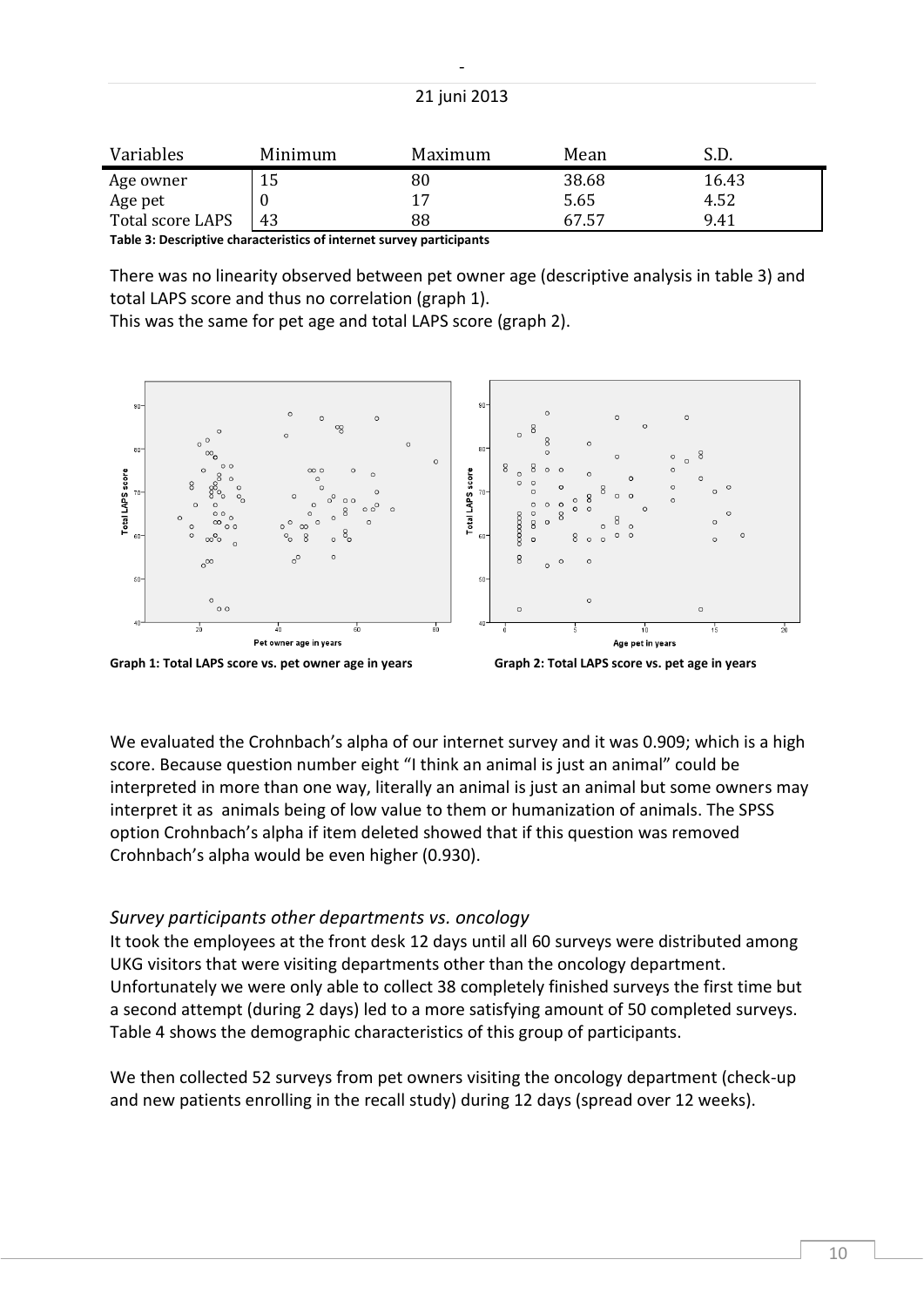| Variables                           | $\mathbf N$    | Mean LAPS<br>score | <b>SD</b> |
|-------------------------------------|----------------|--------------------|-----------|
| Sex                                 |                |                    |           |
| Man                                 | 33             | 70.15              | 8.55      |
| Woman                               | 69             | 71.03              | 8.45      |
| Household                           |                |                    |           |
| Married/cohabiting with children    | 39             | 67.97              | 8.24      |
| Married/cohabiting without children | 42             | 72.62              | 8.47      |
| Single/divorced with children       | 3              | 72.00              | 2.65      |
| Single/divorced without children    | 18             | 72.17              | 8.38      |
| Education                           |                |                    |           |
| L <sub>0</sub>                      | $\overline{2}$ | 80.50              | 3.54      |
| <b>VMBO</b>                         | 6              | 73.83              | 8.70      |
| Mavo                                | 15             | 69.13              | 8.43      |
| Havo                                | 6              | 74.17              | 7.17      |
| <b>VWO</b>                          | 8              | 70.63              | 7.93      |
| <b>MBO</b>                          | 20             | 74.55              | 6.83      |
| <b>HBO</b>                          | 29             | 69.17              | 9.19      |
| W <sub>0</sub>                      | 16             | 66.75              | 7.79      |
| Animal                              |                |                    |           |
| Dog                                 | 78             | 71.15              | 8.43      |
| Cat                                 | 24             | 69.42              | 8.56      |
| With owner since                    |                |                    |           |
| Pup/kitten                          | 77             | 70.71              | 8.09      |
| At an older age                     | 25             | 70.84              | 9.67      |
| Visiting department                 |                |                    |           |
| Neurology                           | 5              | 68.60              | 7.83      |
| Surgery                             | $\mathbf{1}$   | 72.00              |           |
| Hematology                          | 3              | 66.33              | 4.16      |
| Gynecology                          | 6              | 68.83              | 6.11      |
| Ophthalmology                       | 6              | 66.17              | 8.33      |
| Dentistry                           | $\overline{2}$ | 73.50              | 10.61     |
| Radiology                           | $\overline{2}$ | 73.00              | 12.73     |
| Throat, nose, ear                   | 6              | 69.00              | 8.88      |
| Orthopedics                         | $\overline{4}$ | 75.25              | 6.02      |
| Cardiology                          | $\overline{4}$ | 74.75              | 9.74      |
| Internal medicine                   | $\overline{4}$ | 68.50              | 7.14      |
| Gastro-intestinology                | $\overline{c}$ | 62.50              | 3.54      |
| Hepatology                          | $\overline{2}$ | 70.50              | 14.85     |
| Endocrinology                       | $\overline{2}$ | 64.00              | 2.83      |
| Dermatology                         | $\mathbf{1}$   | 75.00              |           |
| Oncology                            | 52             | 71.96              | 9.06      |

**Table 4: Demographic characteristics combined with LAPS score of the UKG visiting survey participants**

With an independent samples t-test there was no significant difference found in the total LAPS scores of our male (M = 70.15, SD = 8.55) or female visitors (M = 71.03, SD = 8.45; t (100) =- .489, p= .626, two-tailed).

Also there was no significant difference in total LAPS score between participants owning dogs (M = 71.15, SD = 8.43) or cats (M = 69.42, SD = 8.56; t (100) = .880, p= .381). Neither did the fact that pets where with the owner since  $pup/kitten$  (M = 70.71, SD = 8.09) or at an older age (M = 70.84, SD = 9.67; t (100) =  $-.064$ , p= .949).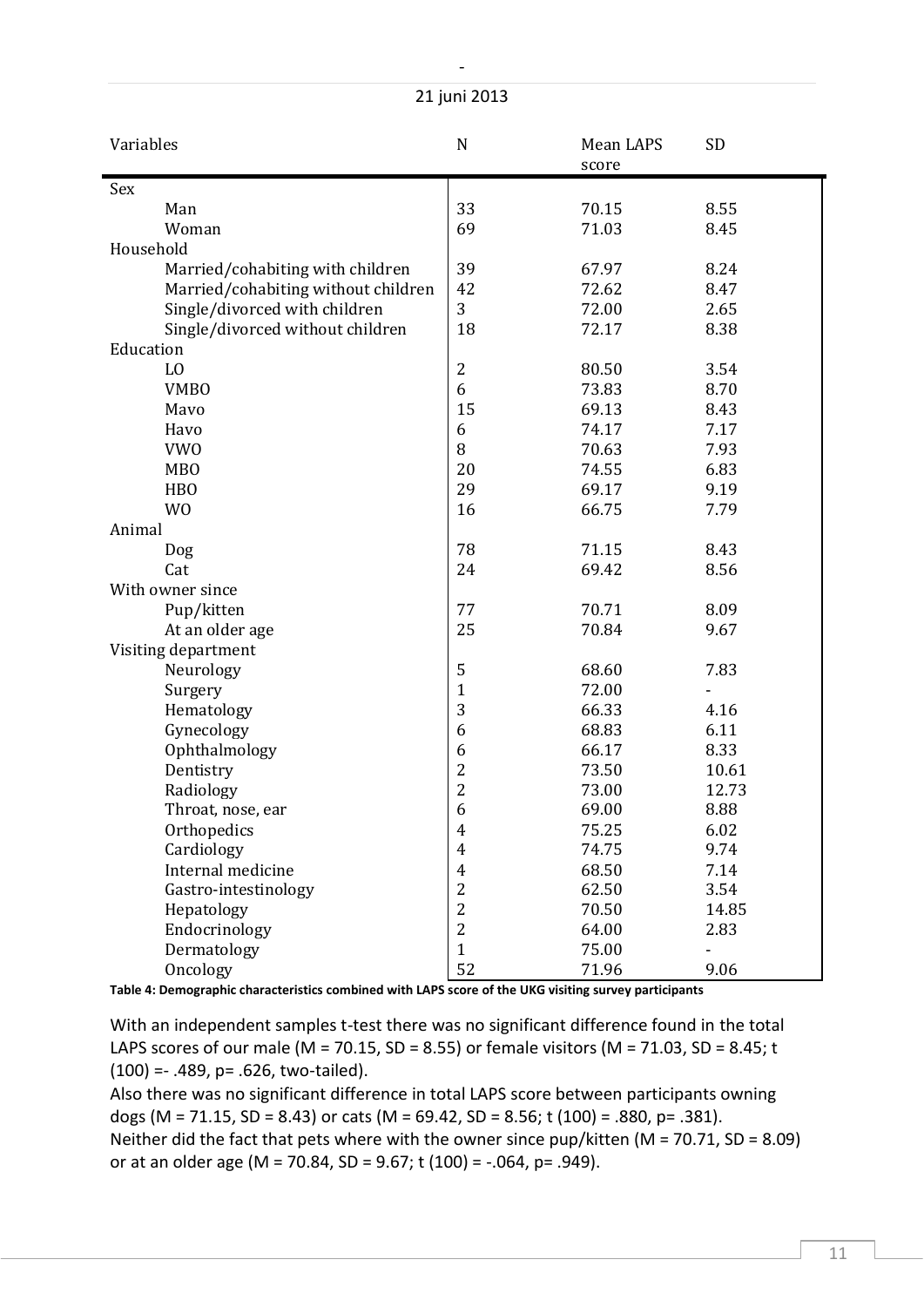Using a one-way analysis of variance no significant difference was found between the participants household (Married/cohabiting with children, married/cohabiting without children, single/divorced with children or single/divorced without children) and the level of pet attachment, F (3, 98) = 2.37, p = .075. Post hoc test (Bonferroni) confirmed no significant between groups.

Between different education levels (eight groups; LO, VMBO, Mavo, Havo, VWO, MBO, HBO and WO) there was no significant difference found in total LAPS score F (7, 94) = 2.094,  $p =$ .052). Bonferroni confirmed no significant difference between groups.

A one-way analysis of variance showed that there was no significant difference in total LAPS score between visitors of different departments, F (15, 86) = .677, p = .800. Post hoc test could not be performed because two departments (surgery and dermatology) had less than two visitors.

By using an independent samples t-test it appeared that there was no significant difference in total LAPS score when we only divided visitors into two groups; oncology visitors (N=52, M  $= 71.96$ , SD = 9.06) and visitors of other departments (N=50, M = 69.48, SD = 7.66; t (100) = - $1.491$ ,  $p = .139$ ).

| Occupation                        | N                | Mean LAPS score | SD.   |
|-----------------------------------|------------------|-----------------|-------|
| Student                           | $\boldsymbol{0}$ |                 |       |
| Unemployed                        | 6                | 75.67           | 7.47  |
| Retired                           | 8                | 70.13           | 9.99  |
| Housewife                         | $\overline{4}$   | 70.50           | 6.56  |
| Self-employed                     | 5                | 68.80           | 8.04  |
| Lower education                   | 15               | 72.53           | 9.29  |
| Middle education                  | 27               | 73.44           | 7.31  |
| Higher education                  | 26               | 68.46           | 8.276 |
| Scientific (university) education | 11               | 65.82           | 8.52  |
|                                   |                  |                 |       |

**Table 5: Occupation combined with LAPS score of the UKG visitor survey**

With a one-way analysis of variance no significant differences in total LAPS score for these nine different groups of occupation (student, unemployed, retired, housewife, selfemployed, lower educated occupations, middle educated occupations, higher educated occupations and scientific (university) educated occupations, descriptive characteristics in table 5) were found, F (6, 95) = 1.861,  $p = .096$ . Post hoc Bonferroni test confirmed no significant differences between any of the nine groups.

| Variables        | Minimum  | Maximum | Mean  | ، ب.  |
|------------------|----------|---------|-------|-------|
| Age owner        | つつ<br>دء |         | 46.74 | 11.37 |
| Age pet          |          |         | 7.12  | 4.08  |
| Total score LAPS | 50       | 88      | 70.75 | 8.45  |

**Table 6: Descriptive characteristics of the UKG visiting survey participants**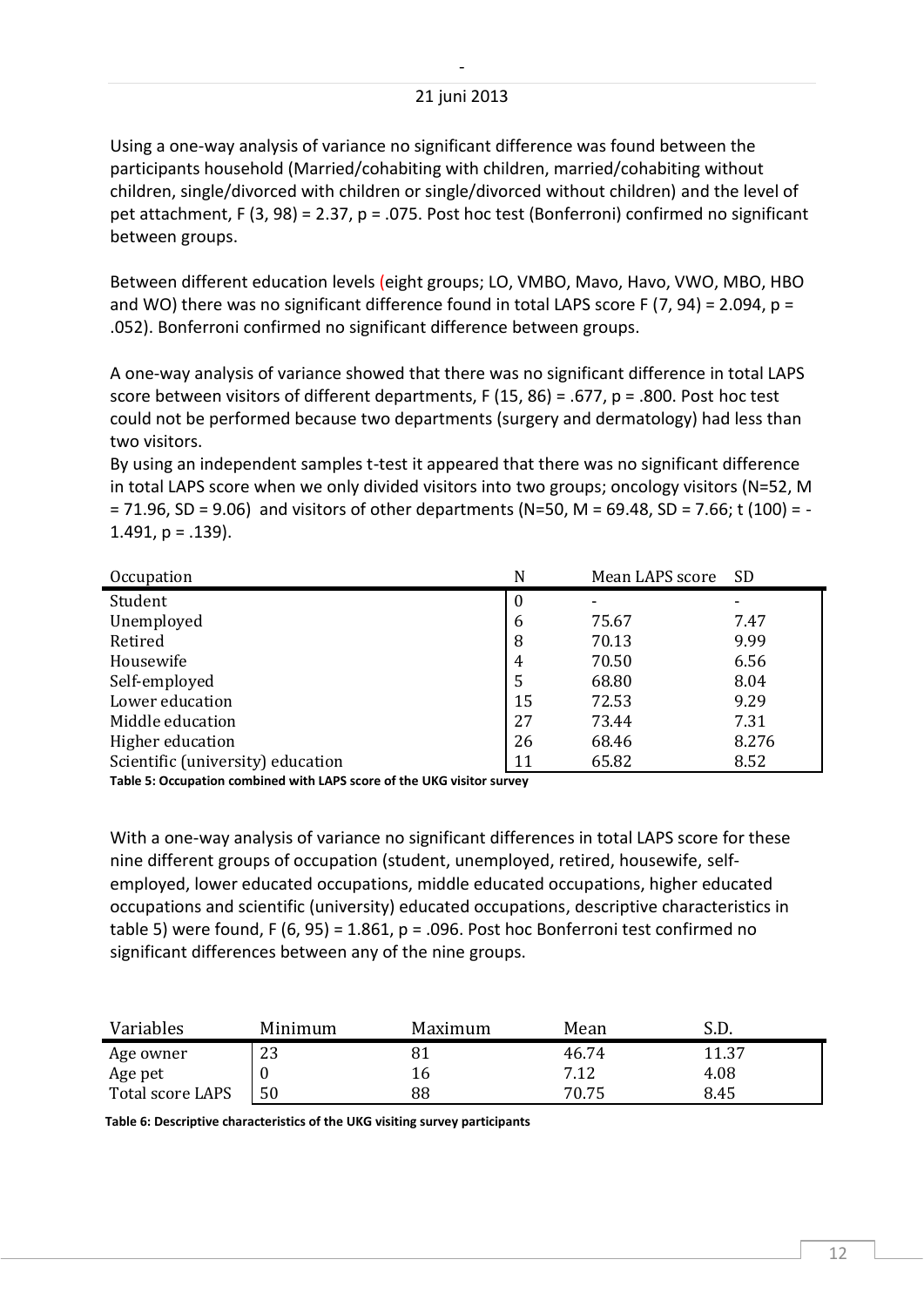As we observed no linearity between pet owner age and LAPS score as well as pet age and total LAPS score from the internet survey this was no different for the UKG visitor survey data. Thus, there is no correlation between pet (owner) age and total LAPS score (graphs 3 and 4).





#### <span id="page-13-0"></span>*UKG visitors vs. non-UKG visitors*

Comparing the data from the internet survey with the data we collected from the UKG visitor survey with an independent samples T-test, we found that UKG visitors (N=102, M=70.75, SD=8.45) compared to non-UKG visitors (N=100, M=67.57, SD=9.41) scored significantly higher on the LAPS,  $t$  (200) = 2.52, p=0.01. Whether participants were UKG visitors or not can account for 3.1% of the difference in total LAPS score (d=0.36).

#### <span id="page-13-1"></span>*Performance on the recollection test*

Four participants had to be excluded from our study. One participant was excluded because of a medical condition that could influence his short-term memory. Another participant was too emotional to answer our question after her pet received a bad prognosis. Two participants were not available for recall during the time frame.

After 20 weeks we were only able to collect 24 participants for the recall study. This was due to the lack of new patients at the oncology department (particularly in the first 10 weeks). Therefore, this research will be passed on to a new research student who will execute the research as it was designed by the author, Charlie Plantz, Bsc. The goal is to reach at least 50 participants before statistics can be performed on our data.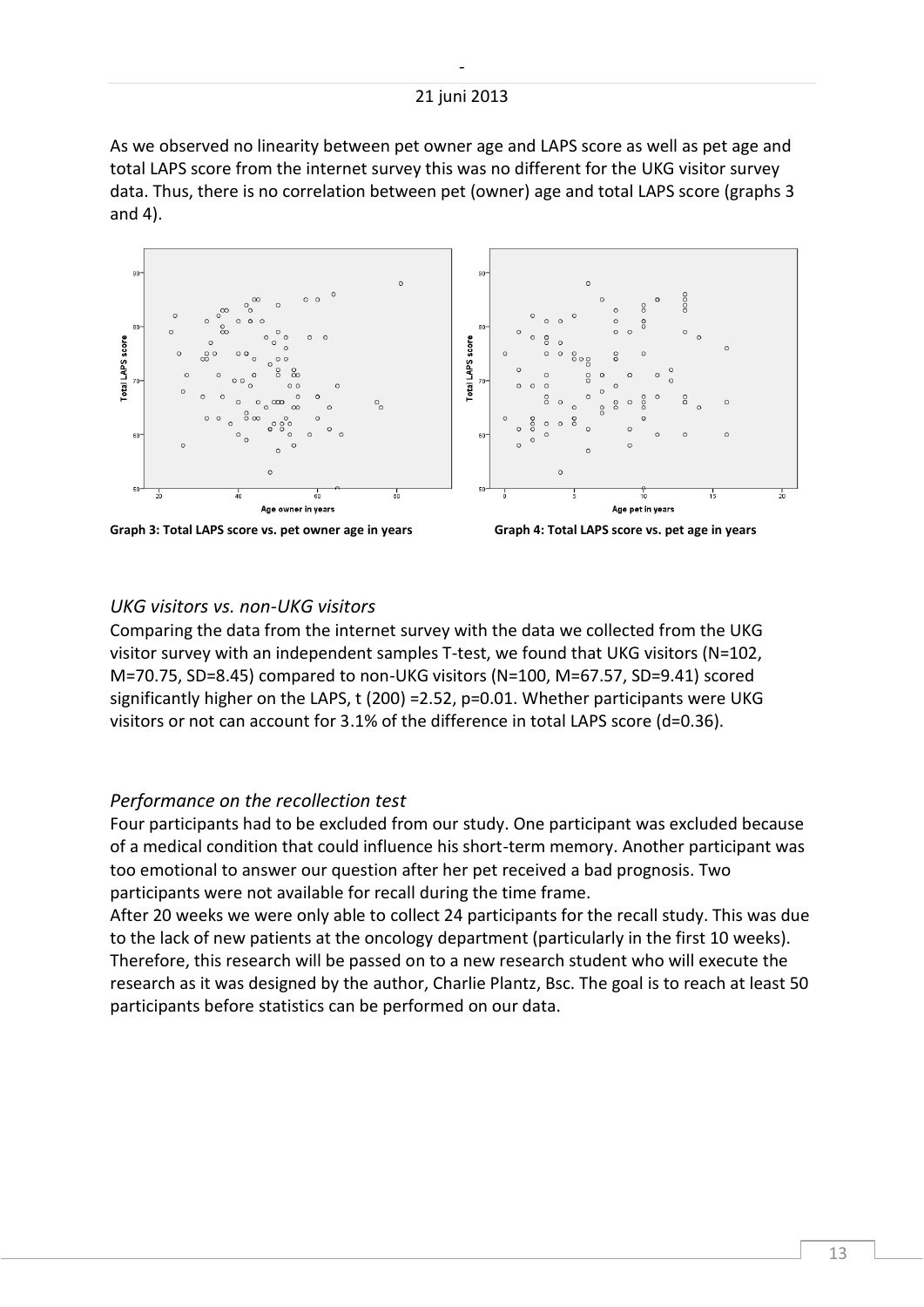## <span id="page-14-0"></span>**Discussion**

#### <span id="page-14-1"></span>*Limitations to our study*

People who are more attached to their pet may be more motivated to fill in the surveymonkey and thus it may not be an accurate representation of the Dutch population. One of the disadvantages of using the LAPS is that respondents may have been tending more towards the positive answers. Also it has been shown that the LAPS is very effective in measuring strong attachment but not as much in assessing weak attachment.

We didn't find any proof as to how question 21 "I am not very attached to my pet." was scored. We found it more logical to reverse the score for that question so pet owners that were attached did not receive less points than the people that weren't and thus the total score would be incorrect.

Question eight "I think an animal is just an animal" could be interpreted in more ways, literally or by intrinsic value. A lot of difference was seen in interpretation of this item and so the decision was made not to alter the score.

Our Dutch LAPS' Crohnbach's alpha was 0,909, which is high. Tested by *Douglas et al*. it scored a 0,928. Leaving out question eight "I think an animal is just an animal" in our Dutch version would lead to an even higher Crohnbach's alpha of 0.930.

In other studies a standardized set of information was provided. In our case each pet owner received different information, fitting the individual case. For that reason our questions had to be custom made for each case. In the future a more reliable way to assess recall of information given in a veterinary setting a more standardized set of information should be used. For example a puppy or kitten consult, in particular with first-time dog/cat owners. In these appointments it is more likely that a veterinarian will give the same set of information (vaccination, parasites, training, neutering, diet etc.) each time.

Another problem we encountered was the timeframe in which the researcher telephoned the owners. Because the physician in some cases has to call the owners back later that day or the day after, for example to discuss results of diagnostic tests, the calls had to be made within a few hours to avoid distribution of additional information before recall. Sometimes owners were not available during the time frame or were still too emotional to be interviewed. In those cases they had to be removed from the study in order to assure a somewhat standardized time frame.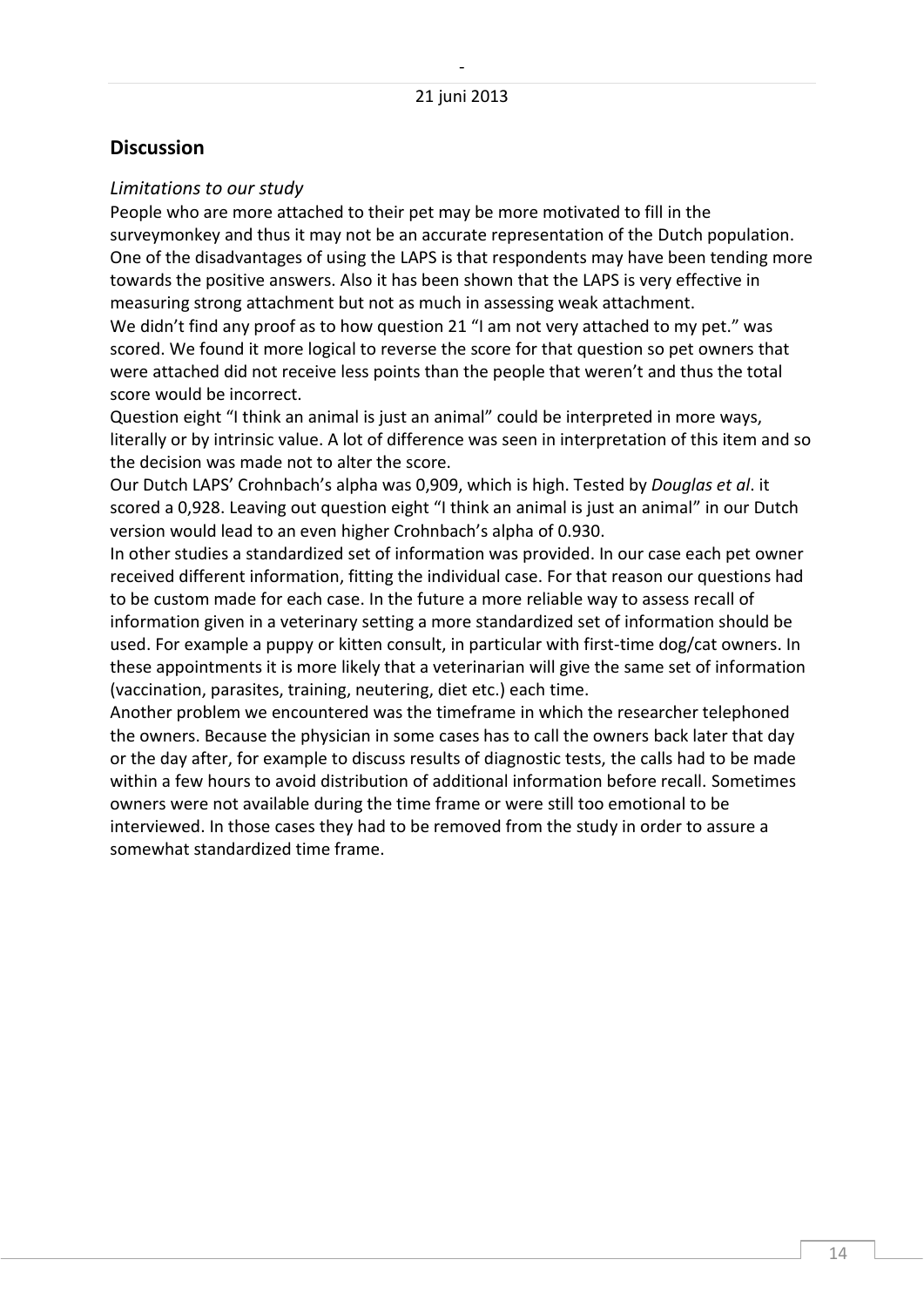# <span id="page-15-0"></span>**Acknowledgements**

I would like to thank my supervisors, Dr. Nienke Endenburg and Maurice Zandvliet (DVM) for their advice and guidance on how to execute this research.

Also I would like to thank Kim Boerkamp (DVM), who because of the recall had to pass all new patients on to Maurice Zandvliet to eliminate the variable of physician communication style.

To the ladies and gentlemen working at the front desk of the Utrecht University Clinic for companion animals (UKG), thank you for handing out the surveys to UKG visitors. Thank you to all my friends, family and others that filled in the internet survey and all UKG visitors that filled in the paper version.

Finally I would like to thank all participants of the recall investigation who despite their nerves and worries when visiting the oncology department with their beloved pets where still very cooperative and did not hesitate to help a student with her research.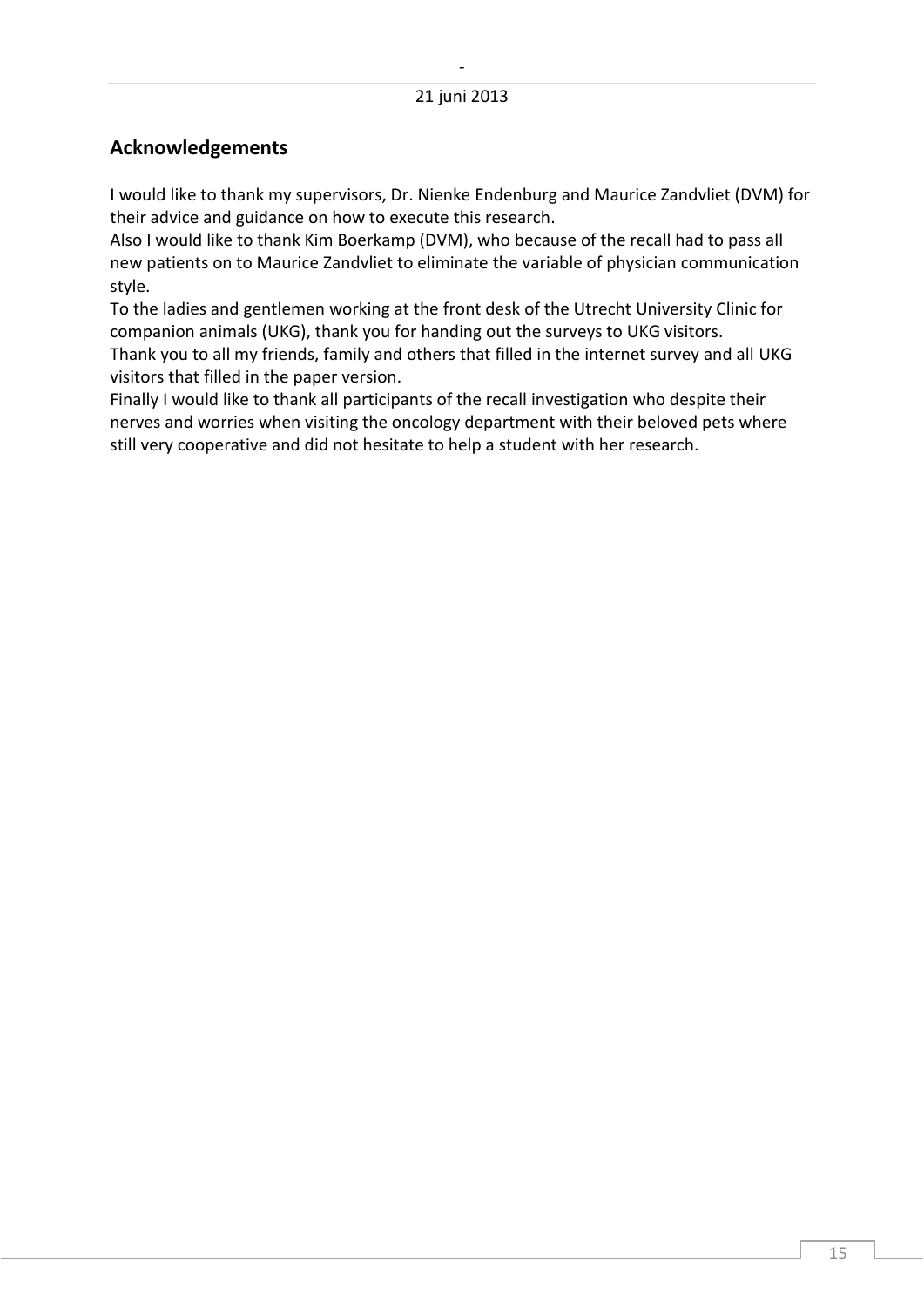# <span id="page-16-0"></span>**Attachments**

<span id="page-16-1"></span>*I. Survey participants medical oncology/radiotherapy department*

# **Enquête onderzoek naar communicatie in de kliniek**

| Geslacht                 | Man/vrouw                                                                                                                                                    |
|--------------------------|--------------------------------------------------------------------------------------------------------------------------------------------------------------|
| Leeftijd                 |                                                                                                                                                              |
| Gezinssamenstelling      | Gehuwd/samenwonend met kinderen<br>$\circ$<br>Gehuwd/samenwonend zonder kinderen<br>O<br>Alleenstaand met kinderen<br>◯<br>Alleenstaand zonder kinderen<br>◯ |
| Nationaliteit            |                                                                                                                                                              |
| Hoogst genoten opleiding | Basisonderwijs / lager beroepsonderwijs / VMBO / Mavo /<br>MBO / Havo / VWO / HBO / WO                                                                       |
| Beroep                   |                                                                                                                                                              |
| Uw dier is een           | Hond / Kat                                                                                                                                                   |
| Leeftijd van uw dier     |                                                                                                                                                              |
| In uw bezit sinds        |                                                                                                                                                              |
| E-mail adres             |                                                                                                                                                              |

(als u geen tijd heeft om de enquête verder in te vullen, ontvangt u deze zsm via e-mail)

Z.O.Z.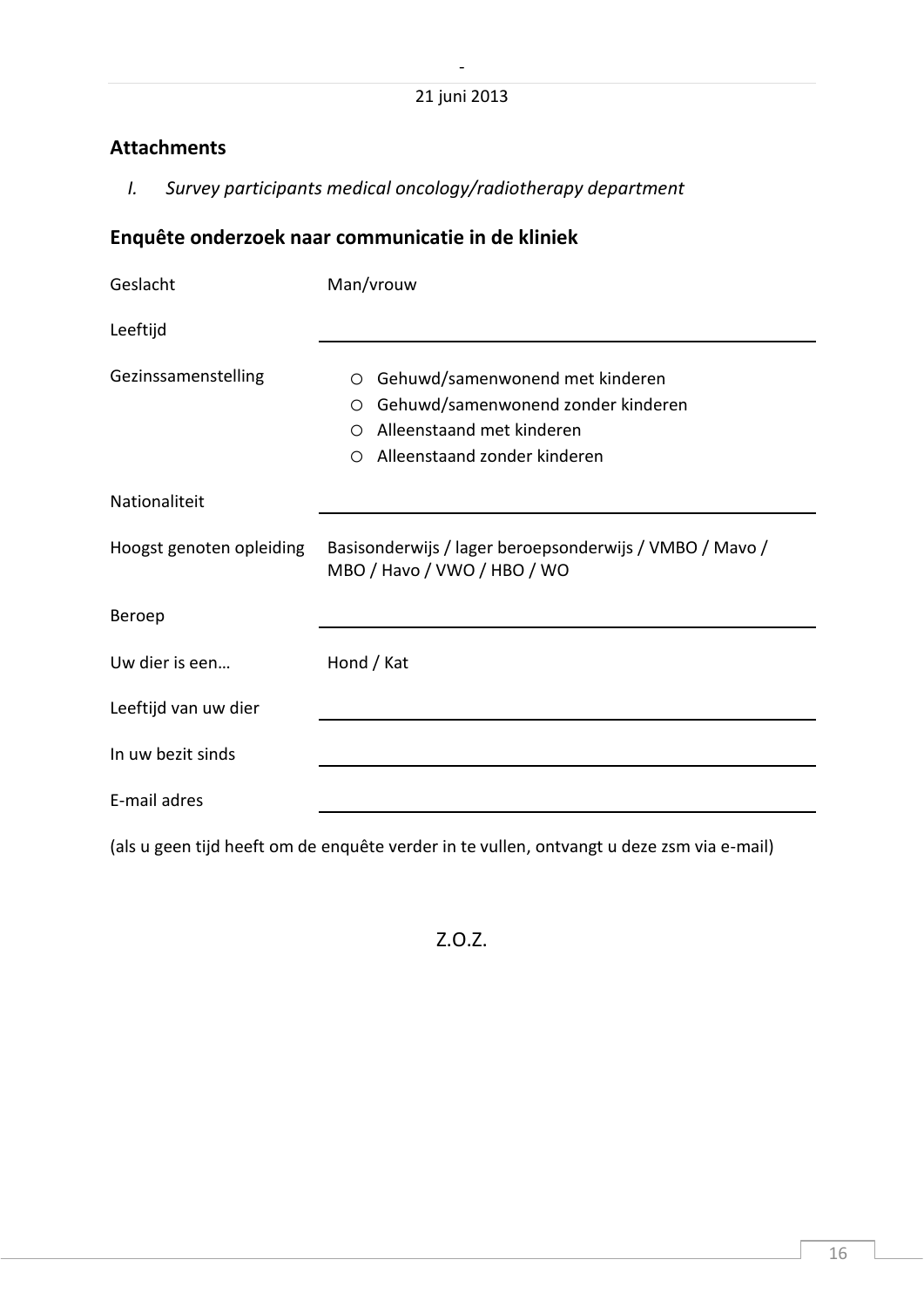# **In hoeverre zijn de volgende stellingen op u en uw dier van toepassing?**

|                                                                                                                | Zeer<br>eens | Eens        | Oneens | Zeer<br>oneens |
|----------------------------------------------------------------------------------------------------------------|--------------|-------------|--------|----------------|
| Mijn dier betekent meer voor me dan iedereen uit mijn vriendenkring.                                           | O            | O           | O      | O              |
| Ik deel geheimen met mijn dier die ik aan niemand anders vertel.                                               | O            | $\mathsf O$ | O      | O              |
| Ik geloof dat dieren dezelfde rechten en privileges hebben als<br>gezinsleden.                                 | O            | O           | O      | O              |
| Ik geloof dat mijn dier mijn beste vriend is.                                                                  | O            | O           | O      | O              |
| Mijn reactie op andere mensen wordt redelijk vaak beïnvloed door de<br>manier waarop ze op mijn dier reageren. | O            | O           | O      | O              |
| Ik houd van mijn dier omdat hij/zij meer trouw is aan me dan de meeste<br>mensen in mijn leven.                | O            | O           | O      | O              |
| Ik houd ervan om aan andere mensen foto's van mijn dier te laten zien.                                         | O            | O           | O      | O              |
| Ik denk dat een dier gewoon een dier is.                                                                       | O            | O           | O      | O              |
| Ik houd van mijn dier omdat hij/zij niet oordeelt over mij.                                                    | O            | O           | O      | O              |
| Mijn dier weet wanneer ik me slecht voel.                                                                      | O            | O           | O      | O              |
| Ik praat vaak tegen anderen mensen over mijn dier.                                                             | O            | $\circ$     | O      | O              |
| Mijn dier begrijpt me.                                                                                         | O            | O           | O      | O              |
| Ik geloof dat van mijn dier houden me helpt om gezond te blijven.                                              | O            | O           | O      | O              |
| Dieren verdienen net zoveel respect als mensen.                                                                | O            | O           | O      | O              |
| Mijn dier en ik hebben een hele hechte band.                                                                   | 0            | O           | O      | Ο              |
| Ik zou bijna alles doen om voor mijn dier te zorgen.                                                           | O            | O           | O      | O              |
| Ik speel vaak met mijn dier.                                                                                   | O            | O           | O      | O              |
| Mijn dier is geweldig gezelschap.                                                                              | O            | O           | O      | O              |
| Mijn dier maakt me blij.                                                                                       | O            | $\circ$     | O      | O              |
| Mijn dier maakt deel uit van mijn familie.                                                                     | 0            | O           | O      | O              |
| Ik ben niet erg gehecht aan mijn dier.                                                                         | O            | O           | O      | O              |
| Het hebben van een dier maakt mij gelukkig.                                                                    | O            | O           | O      | O              |
| Ik beschouw mijn dier als een vriend.                                                                          | 0            | O           | O      | O              |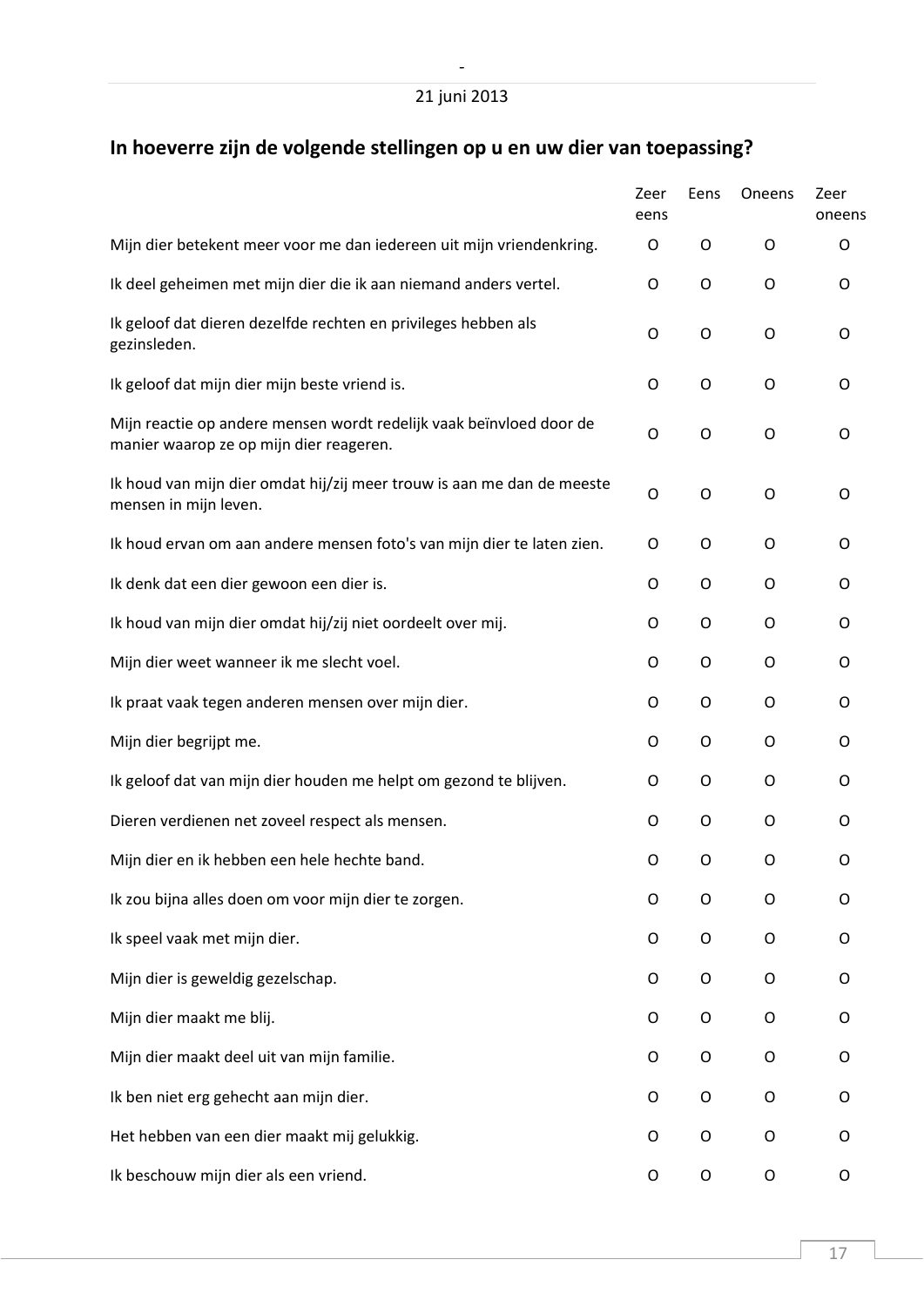## <span id="page-18-0"></span>*II. Survey participants other departments*

Utrecht, 15-2-2013

Geachte meneer/mevrouw,

Welkom bij de Universiteitskliniek voor Gezelschapsdieren (UKG).

Bij de balie heeft u een envelop ontvangen met daarin deze enquête. Deze Lexington attachment to pets scale (LAPS) is speciaal ontwikkeld om de gehechtheid van eigenaren aan hun dieren te meten.

In het kader van de relatie mens-dier, doen wij onderzoek naar de gehechtheid tussen eigenaren en hun dier. Graag willen wij weten wat het dier voor u betekend en wat u er allemaal mee doet.

Daarom willen wij u vragen deze enquête in te vullen. Uw medewerking wordt zeer op prijs gesteld en is volledig anoniem. Als u de enquête heeft ingevuld kunt u deze weer inleveren bij de balie.

Mocht u nog vragen hebben dan kunt u deze mailen naar: onderzoek.ukg@gmail.com

Met vriendelijke groet,

Charlie Plantz (onderzoekster)

Dr. Maurice Zandvliet (begeleider)

Dr. Nienke Endenburg (begeleider)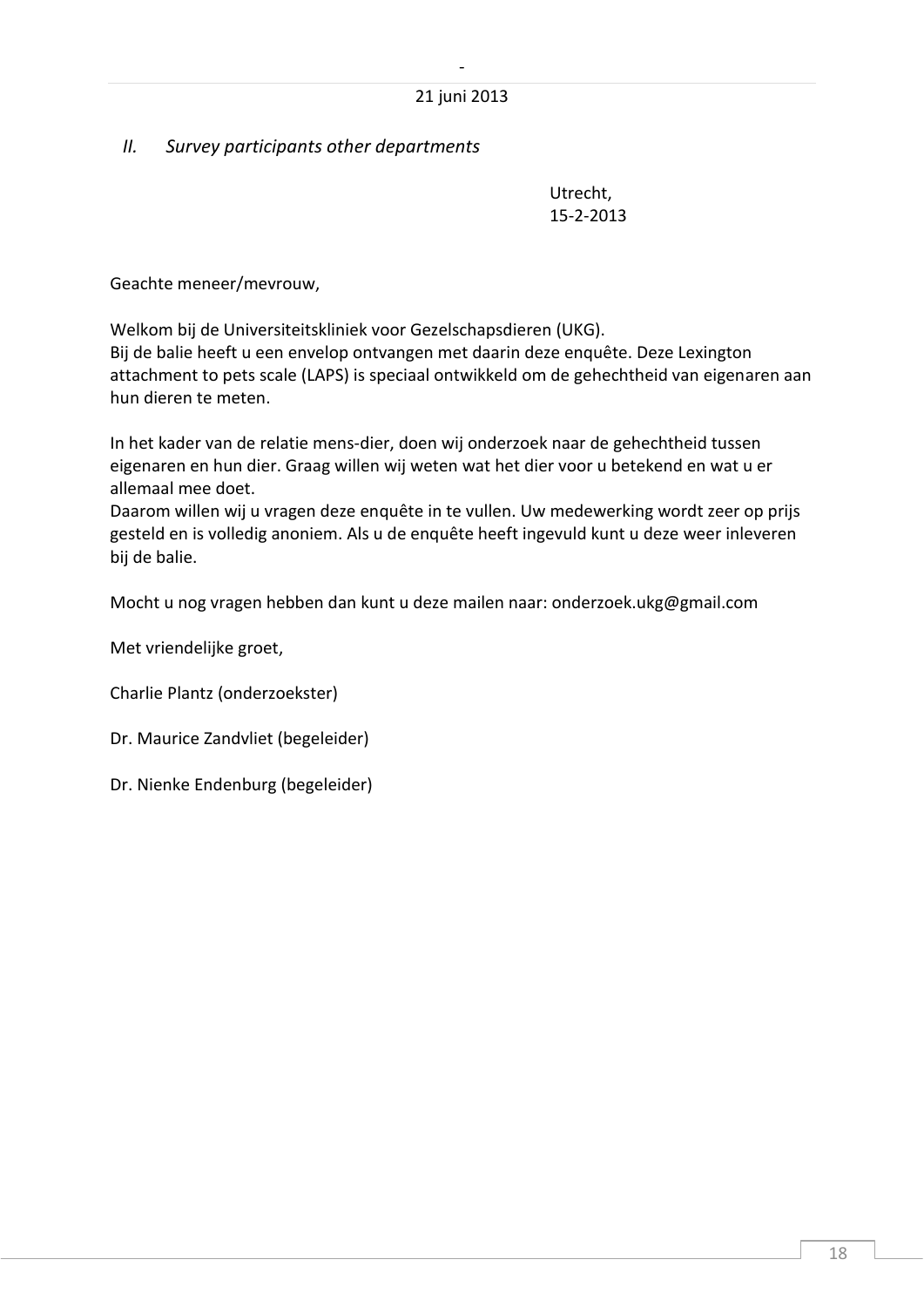# **Enquête onderzoek relatie mens-dier**

| Geslacht                 | Man/vrouw                                                                                                                                                          |
|--------------------------|--------------------------------------------------------------------------------------------------------------------------------------------------------------------|
| Leeftijd                 |                                                                                                                                                                    |
| Gezinssamenstelling      | Gehuwd/samenwonend met kinderen<br>$\circ$<br>Gehuwd/samenwonend zonder kinderen<br>$\circ$<br>Alleenstaand met kinderen<br>◯<br>Alleenstaand zonder kinderen<br>◯ |
| Nationaliteit            |                                                                                                                                                                    |
| Hoogst genoten opleiding | Basisonderwijs / lager beroepsonderwijs / VMBO / Mavo /<br>MBO / Havo / VWO / HBO / WO                                                                             |
| Beroep                   |                                                                                                                                                                    |
| Voor welke poli komt u?  |                                                                                                                                                                    |
| Met uw                   | Hond / kat                                                                                                                                                         |
| Leeftijd van uw dier     |                                                                                                                                                                    |
| In uw bezit sinds        |                                                                                                                                                                    |
| E-mail adres             |                                                                                                                                                                    |

(als u geen tijd heeft om de enquête verder in te vullen, ontvangt u deze zsm via e-mail)

Z.O.Z.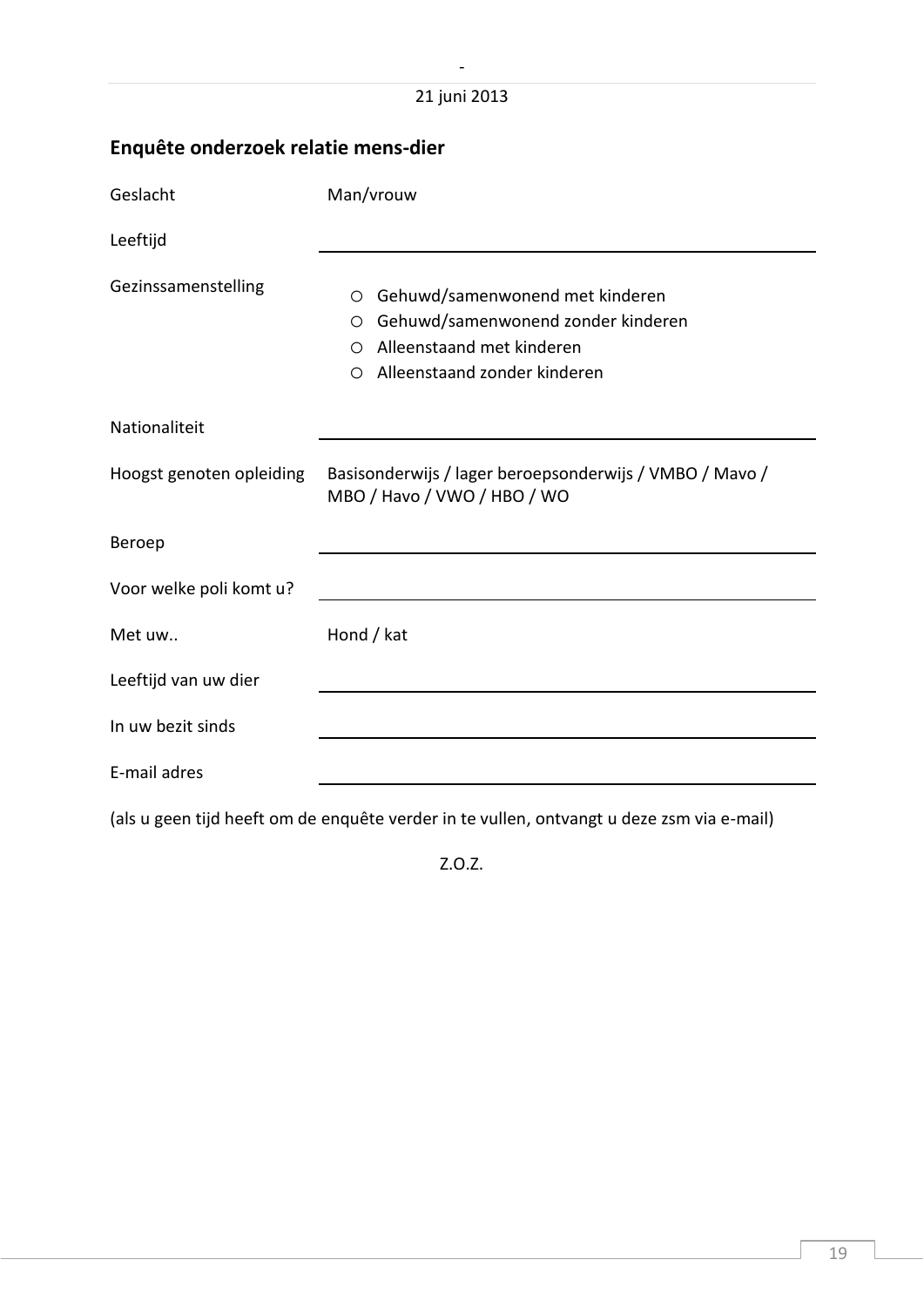# **In hoeverre zijn de volgende stellingen op u en uw dier van toepassing?**

|                                                                                                                | Zeer<br>eens | Eens        | Oneens | Zeer<br>oneens |
|----------------------------------------------------------------------------------------------------------------|--------------|-------------|--------|----------------|
| Mijn dier betekent meer voor me dan iedereen uit mijn vriendenkring.                                           | O            | O           | O      | O              |
| Ik deel geheimen met mijn dier die ik aan niemand anders vertel.                                               | O            | $\mathsf O$ | O      | O              |
| Ik geloof dat dieren dezelfde rechten en privileges hebben als<br>gezinsleden.                                 | O            | O           | O      | O              |
| Ik geloof dat mijn dier mijn beste vriend is.                                                                  | O            | O           | O      | O              |
| Mijn reactie op andere mensen wordt redelijk vaak beïnvloed door de<br>manier waarop ze op mijn dier reageren. | O            | O           | O      | O              |
| Ik houd van mijn dier omdat hij/zij meer trouw is aan me dan de meeste<br>mensen in mijn leven.                | O            | O           | O      | O              |
| Ik houd ervan om aan andere mensen foto's van mijn dier te laten zien.                                         | O            | O           | O      | O              |
| Ik denk dat een dier gewoon een dier is.                                                                       | 0            | O           | O      | O              |
| Ik houd van mijn dier omdat hij/zij niet oordeelt over mij.                                                    | O            | O           | O      | O              |
| Mijn dier weet wanneer ik me slecht voel.                                                                      | 0            | O           | O      | O              |
| Ik praat vaak tegen anderen mensen over mijn dier.                                                             | O            | $\circ$     | O      | 0              |
| Mijn dier begrijpt me.                                                                                         | O            | O           | 0      | O              |
| Ik geloof dat van mijn dier houden me helpt om gezond te blijven.                                              | O            | O           | O      | O              |
| Dieren verdienen net zoveel respect als mensen.                                                                | O            | O           | O      | O              |
| Mijn dier en ik hebben een hele hechte band.                                                                   | 0            | O           | O      | O              |
| Ik zou bijna alles doen om voor mijn dier te zorgen.                                                           | O            | O           | O      | O              |
| Ik speel vaak met mijn dier.                                                                                   | O            | O           | O      | O              |
| Mijn dier is geweldig gezelschap.                                                                              | O            | O           | O      | O              |
| Mijn dier maakt me blij.                                                                                       | O            | O           | O      | O              |
| Mijn dier maakt deel uit van mijn familie.                                                                     | 0            | O           | O      | O              |
| Ik ben niet erg gehecht aan mijn dier.                                                                         | O            | $\circ$     | O      | O              |
| Het hebben van een dier maakt mij gelukkig.                                                                    | O            | O           | O      | O              |
| Ik beschouw mijn dier als een vriend.                                                                          | 0            | $\mathsf O$ | O      | O              |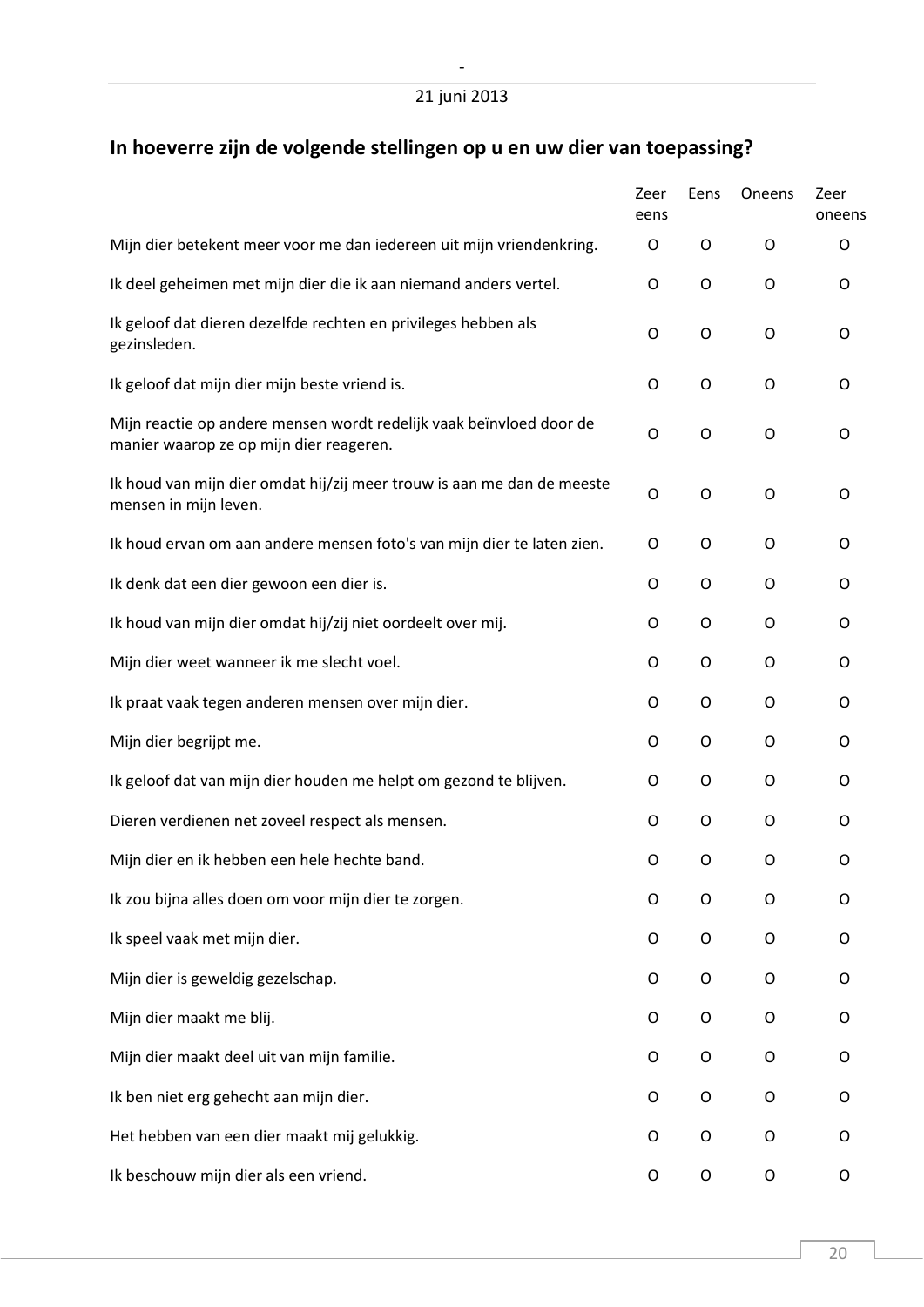## <span id="page-21-0"></span>*III. Internet survey*

| Pet owner attachment scale                                                    |            |            |
|-------------------------------------------------------------------------------|------------|------------|
| Demografische gegevens                                                        |            |            |
| * 1. Wat is uw geslacht?                                                      |            |            |
| $\bigcirc$ Man                                                                |            |            |
| O<br>Vrouw                                                                    |            |            |
| * 2. Wat is uw leeftijd?                                                      |            |            |
| * 3. Gezinssamenstelling                                                      |            |            |
| $\circ$<br>Gehuwd/samenwonend met kinderen                                    |            |            |
| Gehuwd/samenwonend zonder kinderen                                            |            |            |
| Alleenstaand met kinderen                                                     |            |            |
| Alleenstaand zonder kinderen                                                  |            |            |
| Overige (geef nadere toelichting)                                             |            |            |
| * 4. Wat is uw hoogst genoten opleiding?                                      |            |            |
| Basisonderwijs                                                                | Mayo       | <b>MBO</b> |
| Lager beroepsonderwijs                                                        | Havo       | <b>HBO</b> |
| O VMBO                                                                        | <b>VWO</b> | <b>WO</b>  |
| Overige (geef nadere toelichting)                                             |            |            |
|                                                                               |            |            |
| * 5. Wat is uw beroep? (Indien u student bent ook graag de studie vermelden.) |            |            |
|                                                                               |            |            |
|                                                                               |            |            |

| Pet owner attachment scale                                                                |
|-------------------------------------------------------------------------------------------|
| Uw dier                                                                                   |
| * 6. Uw dier is een (als u zowel een hond of kat heeft graag voor één van beide invullen) |
| $\bigcirc$ Hond                                                                           |
| $\bigcirc$ Kat                                                                            |
| *8. Hoe lang heeft u uw dier al?                                                          |
| Sinds pup/kitten                                                                          |
| Pas vanaf latere leeftijd, namelijk                                                       |
|                                                                                           |
| Fig. 2 Information about pet                                                              |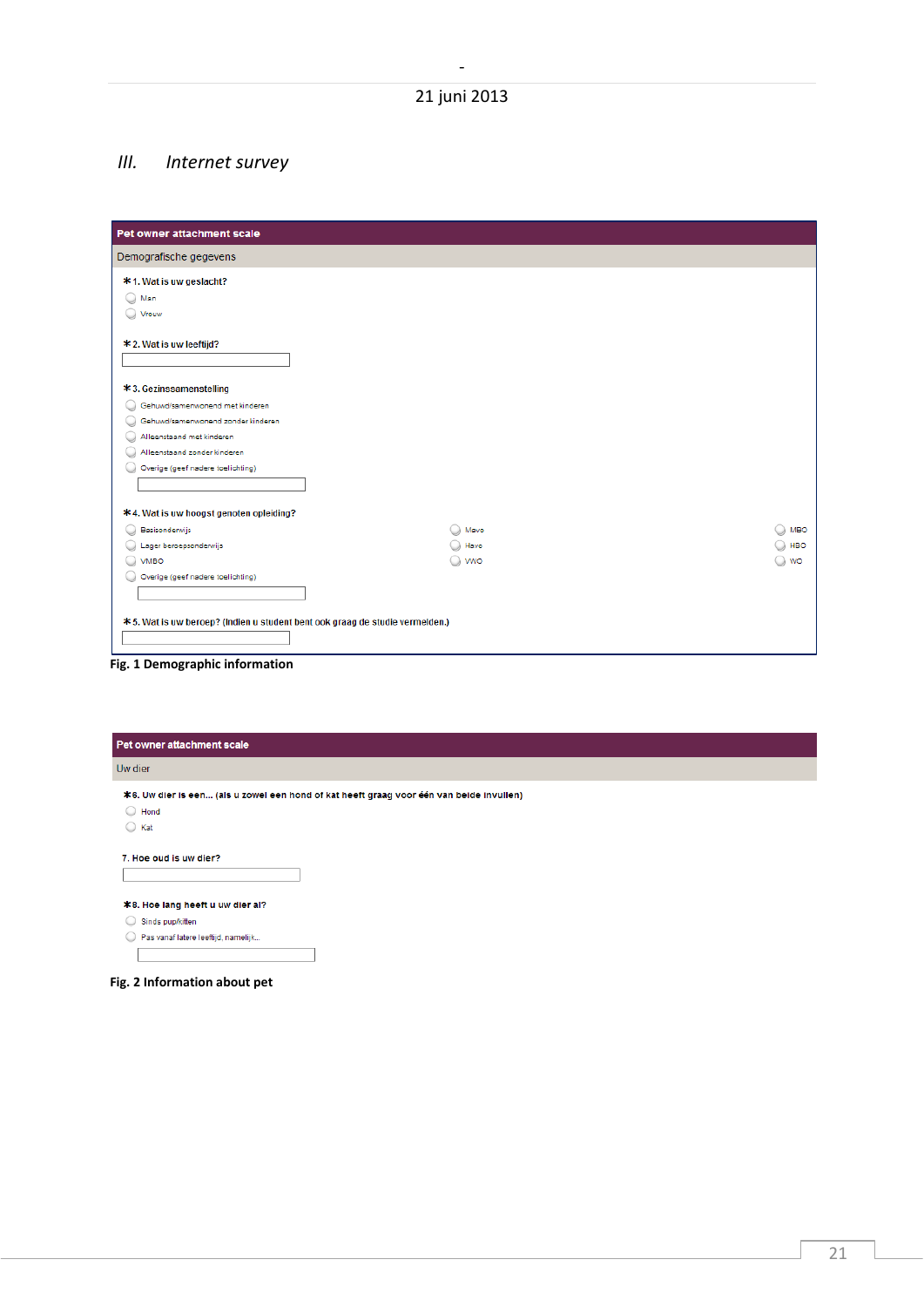# 21 juni 2013

| ve owno againment ovar                                                                                         |                     |            |            |                   |  |
|----------------------------------------------------------------------------------------------------------------|---------------------|------------|------------|-------------------|--|
| Lexington attachment to pet scale (LAPS)                                                                       |                     |            |            |                   |  |
| *9. In hoeverre zijn de volgende stellingen op u en uw dier van toepassing?                                    |                     |            |            |                   |  |
|                                                                                                                | Heel erg mee oneens | Oneens     | Eens       | Heel erg mee eens |  |
| Mijn dier betekent meer voor me dan iedereen uit mijn vriendenkring.                                           | $\circ$             | $\circ$    | $\circ$    | $\circ$           |  |
| Ik deel geheimen met mijn dier die ik aan niemand anders vertel.                                               |                     |            |            |                   |  |
| Ik geloof dat dieren dezelfde rechten en privileges hebben als gezinsleden.                                    | C                   | $\bigcirc$ | $\circ$    |                   |  |
| Ik geloof dat mijn dier mijn beste vriend is.                                                                  |                     |            |            |                   |  |
| Mijn reactie op andere mensen wordt redelijk vaak beïnvloed door de manier waarop ze op mijn<br>dier reageren. | a                   | $\bigcirc$ | $\circ$    |                   |  |
| Ik houd van mijn dier omdat hij/zij meer trouw is aan me dan de meeste mensen in mijn leven.                   | a                   |            |            |                   |  |
| Ik houd ervan om aan andere mensen foto's van mijn dier te laten zien.                                         | O                   | ∩          | $\bigcirc$ |                   |  |
| Ik denk dat een dier gewoon een dier is.                                                                       |                     |            |            |                   |  |
| Ik houd van mijn dier omdat hij/zij niet oordeelt over mij.                                                    | O                   | O          | $\bigcirc$ |                   |  |
| Mijn dier weet wanneer ik me slecht voel.                                                                      |                     |            |            |                   |  |
| Ik praat vaak tegen anderen mensen over mijn dier.                                                             | O                   | $\bigcap$  | $\bigcirc$ |                   |  |
| Mijn dier begrijpt me.                                                                                         |                     |            |            |                   |  |
| Ik geloof dat van mijn dier houden me helpt om gezond te blijven.                                              | a                   | $\cup$     | $\bigcirc$ |                   |  |
| Dieren verdienen net zoveel respect als mensen.                                                                |                     |            |            |                   |  |
| Mijn dier en ik hebben een hele hechte band.                                                                   | C                   | ∩          | $\bigcirc$ |                   |  |
| Ik zou bijna alles doen om voor mijn dier te zorgen.                                                           |                     |            |            |                   |  |
| Ik speel vaak met mijn dier.                                                                                   | C                   | $\bigcap$  | $\circ$    |                   |  |
| Mijn dier is geweldig gezelschap.                                                                              | C                   |            |            |                   |  |
| Mijn dier maakt me blij.                                                                                       | O                   | $\bigcirc$ | ○          | $\bigcirc$        |  |
| Mijn dier maakt deel uit van mijn familie.                                                                     |                     |            |            |                   |  |
| Ik ben niet erg gehecht aan mijn dier.                                                                         | C                   | $\bigcirc$ | ○          |                   |  |
| Het hebben van een dier maakt mij gelukkig.                                                                    |                     |            |            |                   |  |
| Ik beschouw mijn dier als een vriend.                                                                          |                     | O          | a          |                   |  |
|                                                                                                                |                     |            |            |                   |  |

**Fig. 3 Lexington attachment to pet scale (LAPS)**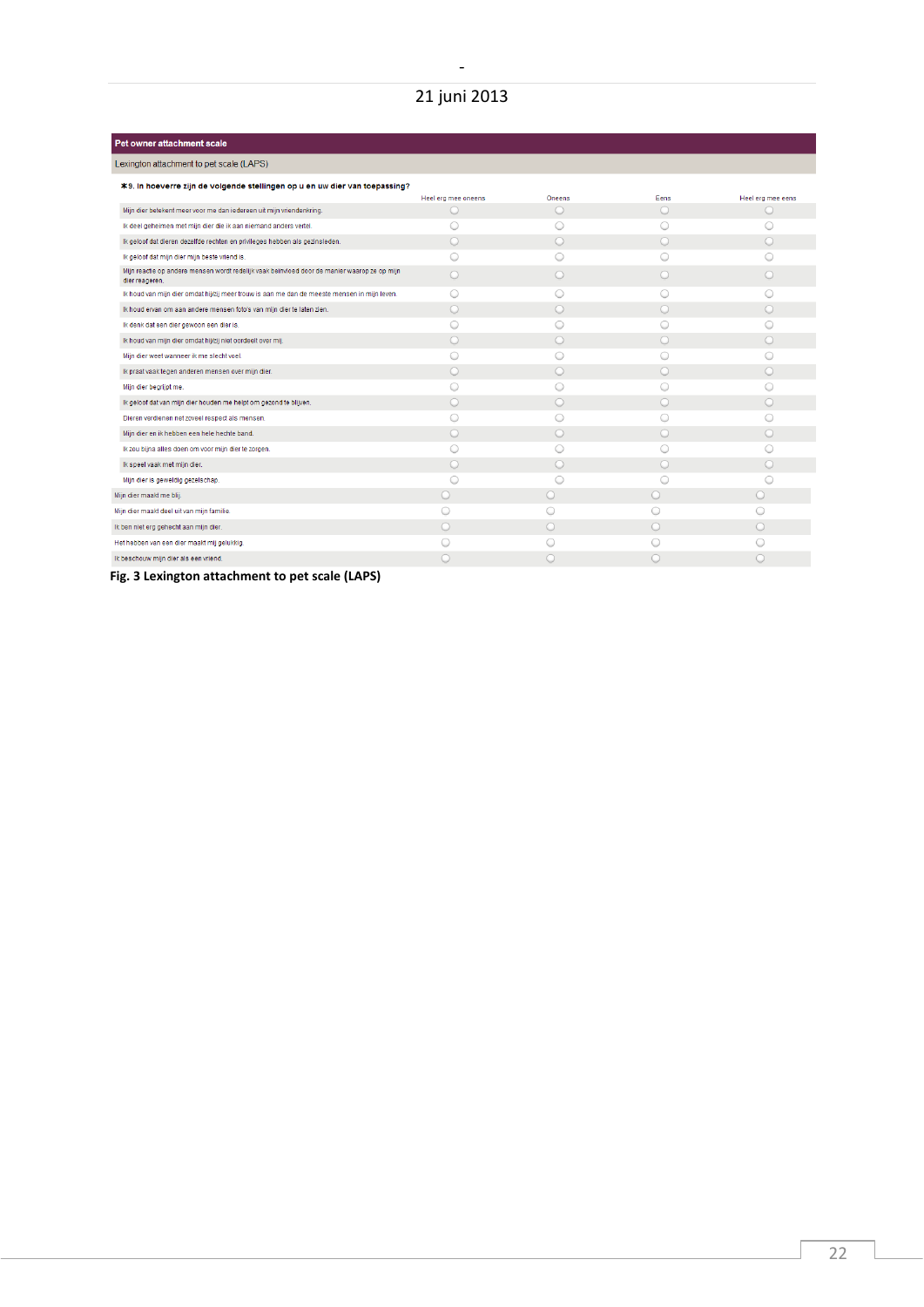#### <span id="page-23-0"></span>*IV. CBS Standaard beroepenclassificatie editie 2010*

100 Elementaire beroepen 200 Lagere docenten sport-, zorg-, en transportvakken 201 Lagere communicatie-, kunst- en grafische beroepen 202 Lagere commerciële, administratieve, secretariële beroepen 203 Lagere beroepen in openbare orde en veiligheid 205 Lagere technische beroepen 206 Lagere agrarische en reinigingsberoepen 207 Lagere gezondheidszorgberoepen 208 Lagere verzorgings- en sociale dienstverleningsberoepen 209 Lagere horeca-, toerisme- en recreatieberoepen 259 Lagere transport- en logistiekberoepen 400 Middelbare docenten in transport- en sportvakken 401 Middelbare communicatie- en kunstzinnige beroepen 402 Middelbare commerciële, administratieve, secretariële beroepen 403 Middelbare juridisch bestuurlijke beroepen en beroepen in de openbare orde en veiligheid 404 Middelbare wiskundige, natuurwetenschappelijke en informaticaberoepen 405 Middelbare beroepen in de techniek 406 Middelbare beroepen in landbouw en milieu 407 Middelbare beroepen in de gezondheidszorg 408 Middelbare beroepen in de verzorging en sociale dienstverlening 409 Middelbare beroepen in horeca, toerisme en recreatie 459 Middelbare beroepen in transport en logistiek 600 Hogere docenten en onderwijskundige beroepen 601 Hogere beroepen in de humaniora, communicatie en kunst 602 Hogere economische, commerciële, administratieve en secretariële beroepen 603 Hogere juridisch bestuurlijke beroepen en beroepen in openbare orde en veiligheid 604 Hogere wiskundige, natuurwetenschappelijke en informaticaberoepen 605 Hogere technische beroepen 606 Hogere agrarische en milieukundige beroepen 607 Hogere beroepen in de gezondheidszorg 608 Hogere beroepen in de verzorging, sociale dienstverlening en sociaal wetenschappelijk onderzoek 609 Hogere beroepen m.b.t. horeca, toerisme, recreatie en sport 659 Hogere beroepen in transport en logistiek 699 Managers (hoger werk- en denkniveau) 800 Wetenschappelijke docenten en onderwijskundige beroepen 801 Wetenschappelijke beroepen in de humaniora, communicatie en kunst 802 Wetenschappelijke economische, commerciële en financieel administratieve beroepen 803 Wetenschappelijke juridisch bestuurlijke beroepen en beroepen m.b.t. openbare orde en veiligheid 804 Wetenschappelijke wiskundige, natuurwetenschappelijke en informaticaberoepen 805 Wetenschappelijke technische beroepen 806 Wetenschappelijke agrarische en milieukundige beroepen 807 Wetenschappelijke beroepen in de gezondheidszorg

808 Wetenschappelijke beroepen m.b.t. sociale dienstverlening en sociaal wetenschappelijk onderzoek

809 Wetenschappelijke beroepen m.b.t. transport, toerisme en vrijetijdsbesteding

899 Managers (wetenschappelijk werk- en denkniveau)